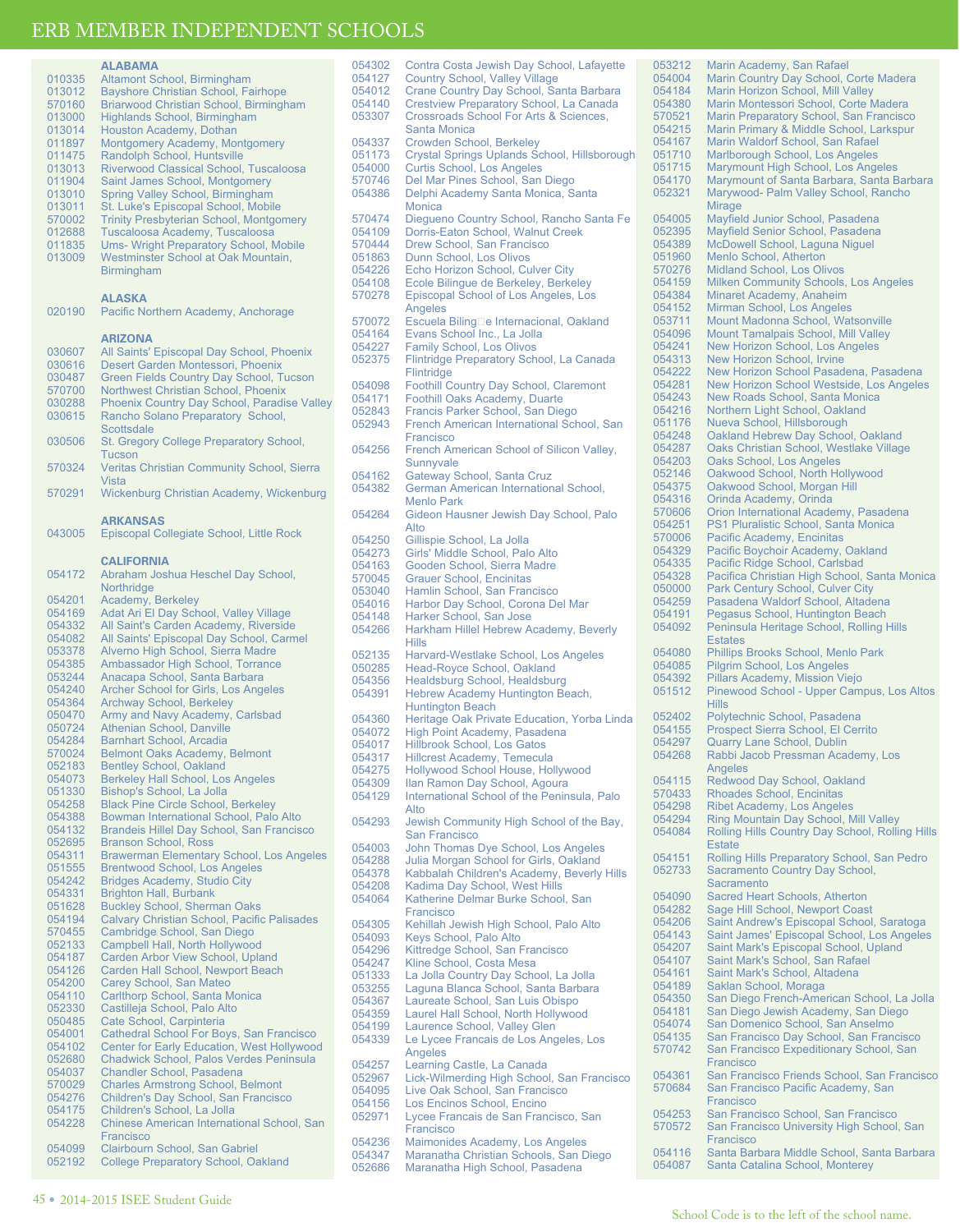**DISTRICT OF COLUMBIA**

| 052741 | Santa Fe Christian Schools, Solana Beach           |
|--------|----------------------------------------------------|
|        |                                                    |
| 054101 | Schools of the Sacred Heart, San Francisco         |
| 054312 | Sea Crest School, Half Moon Bay                    |
| 054371 | Serra Catholic School, Rancho Santa                |
|        | Margarita                                          |
|        |                                                    |
| 054334 | Seven Arrows Elementary School, Pacific            |
|        | Palisades                                          |
| 054070 | Seven Hills School, Walnut Creek                   |
| 054262 | Shalhevet High School, Los Angeles                 |
|        |                                                    |
| 054381 | Shu Ren International School, Berkeley             |
| 054121 | Sierra Canyon School, Chatsworth                   |
| 054091 | Sinai Akiba Academy, Los Angeles                   |
| 054377 | Singing Pines Outdoor Education, Big Bear          |
|        |                                                    |
|        | Lake                                               |
| 054239 | Soille San Diego Hebrew Day School, San            |
|        | Diego                                              |
| 054136 | Sonoma Country Day School, Santa Rosa              |
| 054261 | South Peninsula Hebrew Day School,                 |
|        |                                                    |
|        | Sunnyvale                                          |
| 053161 | Southwestern Academy, San Marino                   |
| 054223 | St. Anne School, Laguna Niguel                     |
| 054209 | St. John's Episcopal School, Rancho Santa          |
|        |                                                    |
|        | Margarita                                          |
| 054114 | St. Margaret's Episcopal School, San Juan          |
|        | Capistrano                                         |
| 054245 | St. Mary's School, Aliso Viejo                     |
| 054141 | St. Matthew's Episcopal Day School, San            |
|        |                                                    |
|        | Mateo                                              |
| 054075 | St. Matthew's Parish School, Pacific               |
|        | <b>Palisades</b>                                   |
| 054138 | St. Michael's Episcopal Day School,                |
|        |                                                    |
|        | Carmichael                                         |
| 054315 | St. Patrick's Episcopal Day School, Thousand       |
|        | Oaks                                               |
| 054150 | St. Paul's Episcopal School, Oakland               |
|        |                                                    |
| 570507 | <b>Stratford School, Saratoga</b>                  |
| 054100 | Stuart Hall for Boys/Schools of the Sacred         |
|        | <b>Heart, San Francisco</b>                        |
| 054326 | Sugar Bowl Academy, Norden                         |
| 054393 | Synapse School, Menlo Park                         |
|        |                                                    |
| 054346 | <b>Tarbut V'Torah Community Day School, Irvine</b> |
| 054160 | Tehiyah Day School, El Cerrito                     |
| 054267 | Temple Beth Hillel Day School, Valley Village      |
| 054238 | <b>Temple Emanuel Academy Day School,</b>          |
|        |                                                    |
|        | <b>Beverly Hills</b>                               |
| 054225 | Temple Israel Of Hollywood Day School, Los         |
|        |                                                    |
|        |                                                    |
|        | Angeles                                            |
| 052265 | <b>Thacher School, Ojai</b>                        |
| 054007 | Town School for Boys, San Francisco                |
| 054365 | <b>Trinity Classical Academy, Valencia</b>         |
| 054185 | <b>Trinity School, Menlo Park</b>                  |
| 054174 |                                                    |
|        | <b>Turning Point School, Culver City</b>           |
| 054149 | Valley Beth Shalom Day School, Encino              |
| 570426 | <b>Valley Christian Schools, Dublin</b>            |
| 054119 | <b>Valley Preparatory School, Redlands</b>         |
| 050423 | Viewpoint School, Calabasas                        |
|        |                                                    |
| 054179 | Village School, Pacific Palisades                  |
| 054327 | Vistamar School, El Segundo                        |
| 054066 | Walden School, Pasadena                            |
| 054363 | <b>Waldorf School of Orange County, Costa</b>      |
|        | <b>Mesa</b>                                        |
| 054078 |                                                    |
|        | Warren-Walker School, San Diego                    |
| 054271 | <b>Waverly School, Pasadena</b>                    |
| 050600 | <b>Webb Schools, Claremont</b>                     |
| 054173 | Weizmann Day School, Pasadena                      |
| 054283 | <b>Wesley School, North Hollywood</b>              |
| 054210 |                                                    |
|        | <b>Westerly School, Long Beach</b>                 |
| 054197 | <b>Westland School, Los Angeles</b>                |
| 052420 | Westridge School, Pasadena                         |
| 054214 | Westside Neighborhood School, Los Angeles          |
| 570453 | <b>Whitworth School, Orange</b>                    |
| 054122 |                                                    |
|        | Wildwood School, Los Angeles                       |
| 054235 | <b>Willows Community School, Culver City</b>       |
| 054322 | <b>Wilshire Private School, Los Angeles</b>        |
| 053323 | <b>Windward School, Los Angeles</b>                |
| 054373 | <b>Woodland School, Portola Valley</b>             |
| 052527 |                                                    |
|        | <b>Woodside Priory School, Portola Valley</b>      |
| 054230 | <b>Yavneh Day School, Los Gatos</b>                |
| 054370 | Yeshiva University Girls High School, Los          |
|        | Angeles                                            |
| 570032 | <b>Yeshiva University Boys High School, Los</b>    |
|        |                                                    |
|        | Angeles                                            |
| 054269 | Yeshivat Yavneh Hebrew Academy, Los                |
|        | Angeles                                            |

## **COLORADO**

061704 Alexander Dawson School, Lafayette

- 570519 Arma Dei Academy, Highlands Ranch 061720 Aspen Country Day School, Aspen<br>570011 Boulder Country Day School, Bould 570011 Boulder Country Day School, Boulder 060393 Colorado Academy, Denver<br>061713 Colorado International Scho Colorado International School, Denver 570319 Colorado Rocky Mountain School, **Carbondale** 061721 Emerald Mountain School, Steamboat Springs 061710 Evergreen Country Day School, Evergreen<br>061715 Friends' School, Boulder 061715 Friends' School, Boulder<br>061700 Graland Country Day Scl 061700 Graland Country Day School, Denver<br>060530 Kent Denver School, Englewood 060530 Kent Denver School, Englewood<br>061709 Montessori School of Denver De 061709 Montessori School of Denver, Denver<br>061705 St. Anne's Eniscopal School Denver 061705 St. Anne's Episcopal School, Denver<br>061708 Stanley British Primary School, Denve 061708 Stanley British Primary School, Denver<br>061711 Telluride Mountain School, Telluride 061711 Telluride Mountain School, Telluride<br>061384 Vail Mountain School, Vail 061384 Vail Mountain School, Vail<br>570299 Winter Park Christian Scho Winter Park Christian School, Tabernash **CONNECTICUT** 071113 Beacon At Greenwich Education Group, **Stamford**
- 070211 Brunswick School, Greenwich<br>570721 Canaan Ridge School, Stamfd 570721 Canaan Ridge School, Stamford 070850 Chase Collegiate School, Waterbury<br>070245 Choate Rosemary Hall Wallingford 070245 Choate Rosemary Hall, Wallingford<br>070796 Christian Heritage School, Trumbull 070796 Christian Heritage School, Trumbull<br>071103 Cold Spring School, New Haven 071103 Cold Spring School, New Haven<br>070220 Convent of the Sacred Heart, Gr 070220 Convent of the Sacred Heart, Greenwich<br>071032 Country School, Madison 071032 Country School, Madison<br>071089 Eagle Hill School, Greenv 071089 Eagle Hill School, Greenwich<br>071084 Easton Country Day School. 071084 Easton Country Day School, Easton<br>071088 Ezra Academy, Woodbridge 071088 Ezra Academy, Woodbridge<br>071008 Fairfield Country Day Schoo 071008 Fairfield Country Day School, Fairfield<br>071033 Foote School, New Haven 071033 Foote School, New Haven<br>071087 Fraser-Woods School New 071087 Fraser-Woods School, Newtown<br>070915 Greens Farms Academy, Greens 070915 Greens Farms Academy, Greens Farms<br>070235 Greenwich Academy, Greenwich 070235 Greenwich Academy, Greenwich<br>071009 Greenwich Country Day School, 071009 Greenwich Country Day School, Greenwich<br>070490 Hopkins School, New Haven 070490 Hopkins School, New Haven<br>070335 Hotchkiss School, Lakeville 070335 Hotchkiss School, Lakeville<br>071110 Hudson Country Montessori 071110 Hudson Country Montessori School, Danbury<br>071013 Independent Day School, Middlefield 071013 Independent Day School, Middlefield<br>070012 Indian Mountain School, Lakeville 070012 Indian Mountain School, Lakeville<br>070720 King, Stamford 070720 King, Stamford<br>071016 Long Ridge Sch 071016 Long Ridge School, Stamford<br>071111 Mead School, Stamford 071111 Mead School, Stamford<br>070210 Miss Porter's School. Fa 070210 Miss Porter's School, Farmington<br>071086 Montessori School, Wilton 071086 Montessori School, Wilton<br>071020 Mooreland Hill School, Ke 071020 Mooreland Hill School, Kensington<br>071021 New Canaan Country School, New 071021 New Canaan Country School, New Canaan<br>071090 Pear Tree Point School, Darien 071090 Pear Tree Point School, Darien<br>071101 Pierrepont School, Westport 071101 Pierrepont School, Westport 071023 Pine Point School, Stonington 071025 Rectory School, Pomfret<br>071074 Ridgefield Academy, Ridg 071074 Ridgefield Academy, Ridgefield 071027 Rumsey Hall School, Washington Depot 071106 Solomon Schechter Academy, New London<br>070460 St. Luke's School, New Canaan 070460 St. Luke's School, New Canaan<br>071030 St. Thomas's Day School, New 071030 St. Thomas's Day School, New Haven<br>071091 Stanwich School, Greenwich 071091 Stanwich School, Greenwich<br>071037 Unguowa School, Fairfield 071037 Unquowa School, Fairfield<br>071071 Washington Montessori Sc 071071 Washington Montessori School, New Preston<br>071102 Waterside School, Stamford 071102 Waterside School, Stamford<br>071038 Whithy School Greenwich 071038 Whitby School, Greenwich<br>070130 Wooster School, Danbury

#### **DELAWARE**

Wooster School, Danbury

080311 Albert Einstein Academy, Wilmington<br>080002 Caravel Academy Bear 080002 Caravel Academy, Bear<br>080319 Centreville School, Wilm 080319 Centreville School, Wilmington<br>570084 Geneva Academy, Lincoln 570084 Geneva Academy, Lincoln<br>080314 Hockessin Montessori Sch 080314 Hockessin Montessori School, Hockessin<br>080307 Independence School, Newark 080307 Independence School, Newark<br>080318 Pilot School, Inc., Wilmington 080318 Pilot School, Inc., Wilmington<br>080070 Sanford School, Hockessin 080070 Sanford School, Hockessin<br>080315 St Anne's Episcopal School 080315 St. Anne's Episcopal School, Middletown<br>080190 St. Elizabeth High School, Wilmington 080190 St. Elizabeth High School, Wilmington<br>080316 Tall Oaks Classical School, New Castl 080316 Tall Oaks Classical School, New Castle<br>080205 Tower Hill School, Wilmington 080205 Tower Hill School, Wilmington<br>080210 Ursuline Academy, Wilmingtor 080210 Ursuline Academy, Wilmington<br>080160 Wilmington Friends School, Wi 080160 Wilmington Friends School, Wilmington<br>080309 Wilmington Montessori School, Wilming 080309 Wilmington Montessori School, Wilmington

| 570001           | <b>Achievement Preparatory Academy,</b>                                                         |
|------------------|-------------------------------------------------------------------------------------------------|
|                  | Washington                                                                                      |
| 090301           | <b>Beauvoir The National Cathedral Elementary</b><br>School, Washington                         |
| 570318           | Bishop John T. Walker School for Boys,                                                          |
|                  | Washington                                                                                      |
| 090064           | <b>Edmund Burke School, Washington</b>                                                          |
| 090345           | <b>Field School, Washington</b>                                                                 |
| 090081           | Georgetown Day School, Washington                                                               |
| 090333           | Jewish Primary Day School, Washington                                                           |
| 570393           | Kingsbury Center, Washington                                                                    |
| 090335           | Lowell School, Washington                                                                       |
| 090115           | Maret School, Washington                                                                        |
| 090135<br>090319 | National Cathedral School, Washington<br>National Presbyterian School, Washington               |
| 570720           | Parkmont School, Washington                                                                     |
| 090200           | Sidwell Friends School, Washington                                                              |
| 090165           | St. Albans School, Washington                                                                   |
| 090326           | St. Patrick's Episcopal Day School,                                                             |
|                  | Washington                                                                                      |
| 090226           | Washington International School, Washington                                                     |
|                  |                                                                                                 |
|                  | <b>FLORIDA</b>                                                                                  |
| 102086           | Academy at Ocean Reef, Key Largo                                                                |
| 102077           | Academy at the Lakes, Land O Lakes                                                              |
| 102036           | Alexander Montessori School, Miami                                                              |
| 102073           | All Saints' Academy, Winter Haven                                                               |
| 102068<br>570749 | American Youth Academy, Tampa<br><b>Bayshore Christian School, Tampa</b>                        |
| 102097           | Beaches Episcopal School, Jacksonville                                                          |
| 102031           | Benjamin School, North Palm Beach                                                               |
| 101686           | <b>Berkeley Preparatory School, Tampa</b>                                                       |
| 100745           | <b>Bolles School, Jacksonville</b>                                                              |
| 100511           | <b>Canterbury School, Fort Myers</b>                                                            |
| 102010           | Canterbury School of Florida, St Petersburg                                                     |
| 101047           | Carrollton School of the Sacred Heart, Miami                                                    |
| 570753           | Christ School, Orlando                                                                          |
| 570272           | Christ's Church Academy, Jacksonville                                                           |
| 101206<br>102098 | <b>Community School of Naples, Naples</b>                                                       |
| 102111           | Corbett Preparatory School of IDS, Tampa<br>Cornerstone School, Ocala                           |
| 570392           | Coti Community Christian School, Indian                                                         |
|                  | <b>Rocks Beach</b>                                                                              |
| 102084           | Country Day School, Largo                                                                       |
| 102070           | <b>Creative Learning Academy, Pensacola</b>                                                     |
| 570515           | Cushman School, Miami                                                                           |
| 102071           | David Posnack Jewish Day School, Davie                                                          |
| 102063           | Donna Klein Jewish Academy, Boca Raton                                                          |
| 570073           | Episcopal Day School, Pensacola                                                                 |
| 102049<br>102115 | Episcopal School of Jacksonville, Jacksonville<br><b>Esformes Hebrew Academy School, Ormond</b> |
|                  | <b>Beach</b>                                                                                    |
| 102090           | First Academy, Orlando                                                                          |
| 102091           | Fisher Island Day School, Fisher Island                                                         |
| 102100           | Geneva School, Winter Park                                                                      |
| 102114           | Good Shepherd Episcopal School, Tequesta                                                        |
| 100412           | <b>Gulf Stream School, Gulf Stream</b>                                                          |
| 570125           | Holy Comforter Episcopal School,                                                                |
|                  | Tallahassee                                                                                     |
| 570747           | <b>IMG Academy, Bradenton</b>                                                                   |
| 102080           | Jacksonville Country Day School,                                                                |
| 101294           | <b>Jacksonville</b><br>Lake Highland Preparatory School, Orlando                                |
| 102109           | Lake Mary Preparatory School, Lake Mary                                                         |
| 102104           | Lehrman Community Day School, Miami                                                             |
|                  | <b>Beach</b>                                                                                    |
| 570348           | Manatee Learning Academy, Bradenton                                                             |
| 102125           | Mary Help of Christians Catholic School,                                                        |
|                  | Parkland                                                                                        |
| 570428           | Master's Academy, Oviedo                                                                        |
| 102029           | Miami Country Day School, Miami                                                                 |
| 102120           | Montessori School of East Orlando, Orlando                                                      |
| 101185<br>102113 | Montverde Academy, Montverde<br>Newgate School, Sarasota                                        |
| 102082           | North Broward Preparatory Schools, Coconut                                                      |
|                  | <b>Creek</b>                                                                                    |
| 570345           | <b>Ohana Institute, Rosemary Beach</b>                                                          |
| 102016           | Out-Of-Door Academy, Sarasota                                                                   |
| 102102           | Paideia School Of Tampa Bay, Tampa                                                              |
| 101340           | Palm Beach Day Academy, Inc., Palm Beach                                                        |
| 101055           | Palmer Trinity School, Palmetto Bay                                                             |
| 102105           | Parke House Academy, Winter Park                                                                |
| 100495           | Pine Crest Preparatory School, Ft Lauderdale                                                    |

100126 Pine Crest School, Boca Raton<br>102039 Pine School, Stuart Pine School, Stuart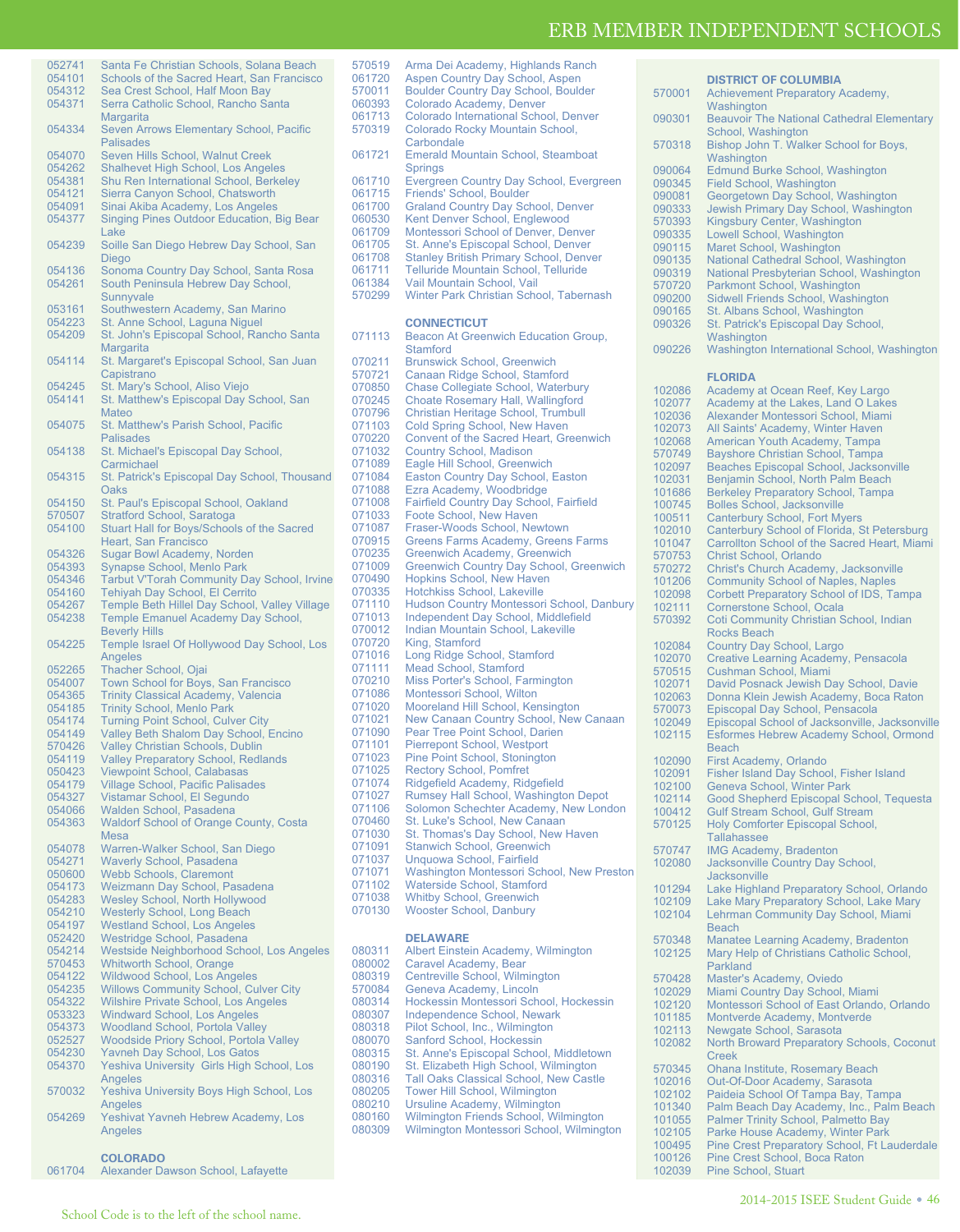| 102106 | Providence School, Jacksonville                     |
|--------|-----------------------------------------------------|
| 570057 | Riverbend Academy, Ormond Beach                     |
| 102079 | Riverside Presbyterian Day School,                  |
|        | Jacksonville                                        |
| 100132 | Saint Andrew's School, Boca Raton                   |
| 100793 | Saint Edward's School, Vero Beach                   |
| 102047 | Saint Joseph's Episcopal School, Boynton            |
|        | Beach                                               |
| 102037 | Saint Mark's Episcopal School, Ft Lauderdale        |
| 102003 | Saint Paul's School, Clearwater                     |
| 100148 | Saint Stephen's Episcopal School, Bradenton         |
| 102083 | San Jose Episcopal Day School, Jacksonville         |
| 102026 |                                                     |
|        | <b>Shorecrest Preparatory School, St Petersburg</b> |
| 102001 | St. John's Episcopal Parish Day School,             |
| 101275 | Tampa                                               |
|        | St. Johns Country Day School, Orange Park           |
| 102081 | St. Mark's Episcopal Day School, Jacksonville       |
| 102056 | St. Mark's Episcopal School, Palm Beach             |
|        | Gardens                                             |
| 102002 | St. Mary's Episcopal Day School, Tampa              |
| 102122 | St. Petersburg Christian School, St                 |
|        | Petersburg                                          |
| 102004 | St. Stephen's Episcopal Day School, Miami           |
| 101729 | <b>Tampa Preparatory School, Tampa</b>              |
| 102089 | Trinitas Christian School, Pensacola                |
| 101898 | <b>Trinity Preparatory School, Winter Park</b>      |
| 100347 | University School of Nova Southeastern              |
|        | University, Ft Lauderdale                           |
| 570761 | Weinbaum Yeshiva High School, Boca Raton            |
| 100492 | Westminster Academy, Ft Lauderdale                  |
| 102096 | <b>Windermere Preparatory School, Windermere</b>    |
|        |                                                     |
|        | <b>GEORGIA</b>                                      |
| 113398 | Alfred & Adele Davis Academy, Atlanta               |
| 110113 | <b>Athens Academy, Athens</b>                       |
| 113428 | Atlanta Academy, Roswell                            |
| 113405 | Atlanta Girls' School, Atlanta                      |
| 113390 | Atlanta International School, Atlanta               |
|        |                                                     |
| 113410 | Atlanta Youth Academy, Atlanta                      |
| 110278 | <b>Augusta Preparatory Day School, Martinez</b>     |
| 110822 | <b>Brookstone School, Columbus</b>                  |
| 112970 | Brookwood School, Thomasville                       |
| 113386 | <b>Bulloch Academy, Statesboro</b>                  |
| 113408 | Children's School, Atlanta                          |
| 570085 | Cornerstone Christian Academy, Peachtree            |
|        | Corners                                             |
|        |                                                     |
| 111276 | <b>Counterpane School, Fayetteville</b>             |
| 570053 | <b>Covenant Academy, Macon</b>                      |
| 112585 | Darlington School, Rome                             |
| 113431 | Deerfield-Windsor School, Albany                    |
| 570239 | Eagles Landing Christian Academy,                   |
|        | McDonough                                           |
| 113391 | Episcopal Day School, Augusta                       |
| 113412 | First Presbyterian Day School, Macon                |
| 570372 | Frederica Academy, Saint Simons Island              |
| 110167 | Galloway School, Atlanta                            |
| 570033 | Gatewood Schools, Eatonville                        |
| 112278 | <b>Greater Atlanta Christian School, Norcross</b>   |
| 113401 | Greenfield Hebrew Academy, Atlanta                  |
| 570346 | Habersham School, Savannah                          |
| 113382 | Hancock Day School, Savannah                        |
| 113411 | Heritage Preparatory School, Atlanta                |
| 113392 | Holy Innocents' Episcopal School, Atlanta           |
| 113416 | Holy Spirit Preparatory School, Atlanta             |
| 113415 | King's Ridge Christian School, Alpharetta           |
| 111763 | La Grange Academy, Lagrange                         |
| 111388 | Lakeview Academy, Gainesville                       |
| 110185 | Lovett School, Atlanta                              |
| 110195 | Marist School, Atlanta                              |
| 113414 | Mount Vernon Presbyterian School, Atlanta           |
| 570023 | Mt. Bethel Christian Academy, Marietta              |
| 110607 | Oak Mountain Academy, Carrollton                    |
| 110217 | Pace Academy, Atlanta                               |
| 570325 | Providence Christian School, Oxford                 |
| 112460 | Rabun Gap-Nacoochee School, Rabun Gap               |
| 113430 | Saint Benedict's Episcopal Day School,              |
|        | Smyrna                                              |
| 112700 | Savannah Country Day School, Savannah               |
| 112681 | St. Andrew's School, Savannah                       |
| 113403 | St. George's Episcopal School, Milner               |
| 113404 | St. Martin's Episcopal School, Atlanta              |
| 113423 | <b>Strong Rock Christian School, Locust Grove</b>   |
| 570573 | <b>Tattnall Square Academy, Macon</b>               |
| 113384 | <b>Trinity School, Atlanta</b>                      |
| 113421 | <b>Walker School, Marietta</b>                      |
| 113402 | Wesleyan School, Peachtree Corners                  |
| 570316 | Westminster Christian Academy, Watkinsville         |

| 113413<br>110797                                                                                                                         | Whitefield Academy, Mableton<br><b>Woodward Academy, College Park</b>                                                                                                                                                                                                                                                                                                                                                                                                                                                                                                       |
|------------------------------------------------------------------------------------------------------------------------------------------|-----------------------------------------------------------------------------------------------------------------------------------------------------------------------------------------------------------------------------------------------------------------------------------------------------------------------------------------------------------------------------------------------------------------------------------------------------------------------------------------------------------------------------------------------------------------------------|
| 120280<br>120030<br>120150<br>120273<br>120040<br>120284<br>120036<br>120283<br>120286<br>120085<br>120095<br>120198<br>120100<br>570027 | <b>HAWAII</b><br>Clearview Christian Girls' School, Pukalani,<br>Hawaii Baptist Academy, Honolulu<br>Hawaii Preparatory Academy, Kamuela<br>Holy Nativity School, Honolulu<br>Iolani School, Honolulu<br><b>Island School, Lihue</b><br>La Pietra-Hawaii School For Girls, Honolulu<br>Maui Preparatory Academy, Lahaina<br>Pacific Buddhist Academy, Honolulu<br>Punahou School, Honolulu<br>Sacred Hearts Academy, Honolulu<br>Seabury Hall, Makawao<br>St. Andrew's Priory School, Honolulu<br><b>Trinity Christian School, Kailua</b>                                   |
| 130692<br>130307<br>130691                                                                                                               | <b>IDAHO</b><br>Ambrose School, Meridian<br><b>Community School, Sun Valley</b><br>Logos School, Moscow                                                                                                                                                                                                                                                                                                                                                                                                                                                                     |
| 144803<br>140672<br>140627<br>144863<br>570100<br>141760<br>140830<br>143706<br>144802<br>140935<br>570301<br>144435<br>141335           | <b>ILLINOIS</b><br><b>Avery Coonley School, Downers Grove</b><br>Bernard Zell Anshe Emet Day School,<br>Chicago<br>Chicago Academy for the Arts, Chicago<br>Clapham School, Wheaton<br>College Preparatory School of America,<br>Lombard<br>Elgin Academy, Elgin<br>Francis W. Parker School, Chicago<br>Keith Country Day School, Rockford<br>Lake Forest Country Day School, Lake<br>Forest<br>Latin School of Chicago, Chicago<br>Lycee Francais De Chicago, Chicago<br>North Shore Country Day School, Winnetka<br>University Of Chicago Laboratory Schools,<br>Chicago |
| 154014<br>154006<br>154009<br>154000<br>151720<br>154007<br>570307<br>154015<br>154010                                                   | <b>INDIANA</b><br>Acacia Academy, Kokomo<br><b>Canterbury School, Fort Wayne</b><br>International School of Indiana, Indianapolis<br>Orchard School, Indianapolis<br>Park Tudor School, Indianapolis<br>St. Richard's Episcopal School, Indianapolis<br>Stanley Clark School, South Bend<br>United Christian Academy, Dugger<br>University High School of Indiana, Carmel                                                                                                                                                                                                   |
| 570022<br>570683                                                                                                                         | <b>KANSAS</b><br>Cair Paravel Latin School, Topeka<br>Christ the Savior Academy Wichita                                                                                                                                                                                                                                                                                                                                                                                                                                                                                     |

570723 Westminster Schools, Atlanta<br>110302 Westminster Schools of Augus

110302 Westminster Schools of Augusta, Augusta<br>113413 Whitefield Academy, Mableton

- 570683 Christ the Savior Academy, Wichita 173334 Classical School of Wichita, Wichita
- 
- 173335 Independent School, Wichita<br>570236 Topeka Collegiate School. To
	- 570236 Topeka Collegiate School, Topeka

### **KENTUCKY**

| 182856 | Capital Day School, Frankfort                |
|--------|----------------------------------------------|
| 570724 | Cornerstone Classical Christian Academy,     |
|        | Hebron                                       |
| 182862 | Islamic School of Louisvillle, Louisville    |
| 181575 | Kentucky Country Day School, Louisville      |
| 182850 | Lexington School, Lexington                  |
| 181570 | Louisville Collegiate School, Louisville     |
| 182861 | Trinity Christian Academy, Lexington         |
| 181211 | University Heights Academy, Hopkinsville     |
|        | <b>LOUISIANA</b>                             |
| 191985 | Academy of the Sacred Heart, New Orleans     |
| 193153 | Alexandria Country Day School, Alexandria    |
| 193132 | <b>Ascension Episcopal School, Lafayette</b> |
|        |                                              |
| 193149 | Community Day School, Metairie               |

- 193149 Community Day School, Metairie 193141 Dunham School, Baton Rouge
	-
- 193152 Ecole Bilingue De La Nouvelle-Orleans, New **Orleans**
- 193145 Epiphany Day School, New Iberia<br>190207 Episcopal High School of Baton Ro Episcopal High School of Baton Rouge,
	- Baton Rouge
- 193133 Episcopal School of Acadiana, Cade

193156 Geneva Academy, Monroe<br>192045 Isidore Newman School, Ne 192045 Isidore Newman School, New Orleans<br>193155 John Paul the Great Academy, Lafaye 193155 John Paul the Great Academy, Lafayette 192080 Louise S. McGehee School, New Orleans 191782 Metairie Park Country Day School, Metairie 570161 Northlake Christian School, Covington 193158 Parkview Baptist School, Baton Rouge<br>193127 Saint Paul's Episcopal School, New Or 193127 Saint Paul's Episcopal School, New Orleans<br>193147 St. James Episcopal Day School, Baton St. James Episcopal Day School, Baton Rouge 193146 St. Luke's Episcopal School, Baton Rouge<br>191784 St. Martin's Episcopal School, Metairie 191784 St. Martin's Episcopal School, Metairie<br>193148 Trinity Episcopal Day School, Baton Ro 193148 Trinity Episcopal Day School, Baton Rouge<br>193128 Trinity Episcopal School, New Orleans **Trinity Episcopal School, New Orleans** 

| 200930           | <b>MAINE</b><br><b>Berwick Academy, South Berwick</b>                                  |
|------------------|----------------------------------------------------------------------------------------|
| 201140           | North Yarmouth Academy, Yarmouth                                                       |
|                  |                                                                                        |
|                  | <b>MARYLAND</b>                                                                        |
| 211232           | <b>Baltimore Lutheran School, Towson</b>                                               |
| 211193           | <b>Banner School, Frederick</b>                                                        |
| 211188           | <b>Barnesville School, Barnesville</b>                                                 |
| 210811           | Beth Tfiloh Dahan Community School,                                                    |
|                  | <b>Pikesville</b>                                                                      |
| 210040           | Boys' Latin School of Maryland, Baltimore                                              |
| 210050           | <b>Bryn Mawr School, Baltimore</b>                                                     |
| 211150<br>211184 | <b>Calvert School, Baltimore</b><br>Charles E. Smith Jewish Day School,                |
|                  | <b>Rockville</b>                                                                       |
| 211200           | <b>Christ Episcopal School, Rockville</b>                                              |
| 210838           | Connelly School of the Holy Child, Potomac                                             |
| 211151           | <b>Country School, Easton</b>                                                          |
| 211152           | Eagle Cove School, Pasadena                                                            |
| 211198           | <b>Friends Community School, College Park</b>                                          |
| 210090           | <b>Friends School of Baltimore, Baltimore</b>                                          |
| 210580           | <b>Garrison Forest School, Owings Mills</b>                                            |
| 211213           | Gerstell Academy, Finksburg                                                            |
| 210095<br>211153 | Gilman School, Baltimore<br><b>Glenelg Country School, Ellicott City</b>               |
| 211204           | Grace Episcopal Day School, Kensington                                                 |
| 211158           | <b>Green Acres School, Rockville</b>                                                   |
| 210362           | <b>Gunston School, Centreville</b>                                                     |
| 211191           | Harford Day School, Bel Air                                                            |
| 211216           | <b>Harford Friends School, Forest Hill</b>                                             |
| 210255           | Holton-Arms School, Bethesda                                                           |
| 211214           | <b>Jemicy School, Owings Mills</b>                                                     |
| 210013<br>211180 | <b>Key School, Annapolis</b>                                                           |
| 210260           | Krieger Schechter Day School, Baltimore<br>Landon School, Bethesda                     |
| 570564           | Lighthouse Christian Academy, Stevensville                                             |
| 211030           | Loyola Blakefield, Baltimore                                                           |
| 210300           | Maryvale Preparatory School, Brooklandville                                            |
| 210750           | <b>McDonogh School, Owings Mills</b>                                                   |
| 210956           | Melvin J. Berman Hebrew Academy, Rockville                                             |
| 211230           | New Covenant Christian School, Abingdon                                                |
| 211166           | Norwood School, Bethesda                                                               |
| 210145<br>210812 | <b>Notre Dame Preparatory School, Towson</b>                                           |
| 570326           | Park School, Baltimore<br>Primary Day School, Bethesda                                 |
| 570396           | Reid Temple Christian Academy, Glenn Dale                                              |
| 211223           | Rockbridge Academy, Millersville                                                       |
| 210180           | Roland Park Country School, Baltimore                                                  |
| 211160           | Salisbury School, Salisbury                                                            |
| 210937           | Sandy Spring Friends School, Sandy Spring                                              |
| 210945           | Severn School, Severna Park                                                            |
| 211222           | St. Andrew's Episcopal School, Potomac                                                 |
| 211202           | St. Anne's School of Annapolis, Annapolis                                              |
| 211161<br>211172 | St. James Academy, Monkton<br>St. John's Episcopal School, Olney                       |
| 211226           | St. John's Parish Day School, Ellicott City                                            |
| 211212           | St. Martin's in-the-Field Episcopal School,                                            |
|                  | <b>Severna Park</b>                                                                    |
| 210295           | St. Paul's School, Brooklandville                                                      |
| 210296           | St. Paul's School for Girls, Brooklandville                                            |
| 210990           | St. Timothy's School, Stevenson                                                        |
| 210252           | Stone Ridge School of the Sacred Heart,                                                |
|                  | <b>Bethesda</b>                                                                        |
| 211220           | <b>Trinity School Of Frederick, Frederick</b>                                          |
| 211171<br>090329 | <b>Waldorf School of Baltimore, Baltimore</b><br>Washington Episcopal School, Bethesda |
| 211195           | Woods Academy, Bethesda                                                                |
| 211217           | Woodstream Christian Academy, Mitchellville                                            |
|                  |                                                                                        |
|                  | <b>MASSACHUSETTS</b>                                                                   |
| 570138           | Academy Hill School, Springfield                                                       |
| 222640           | <b>Advent School, Boston</b>                                                           |
|                  |                                                                                        |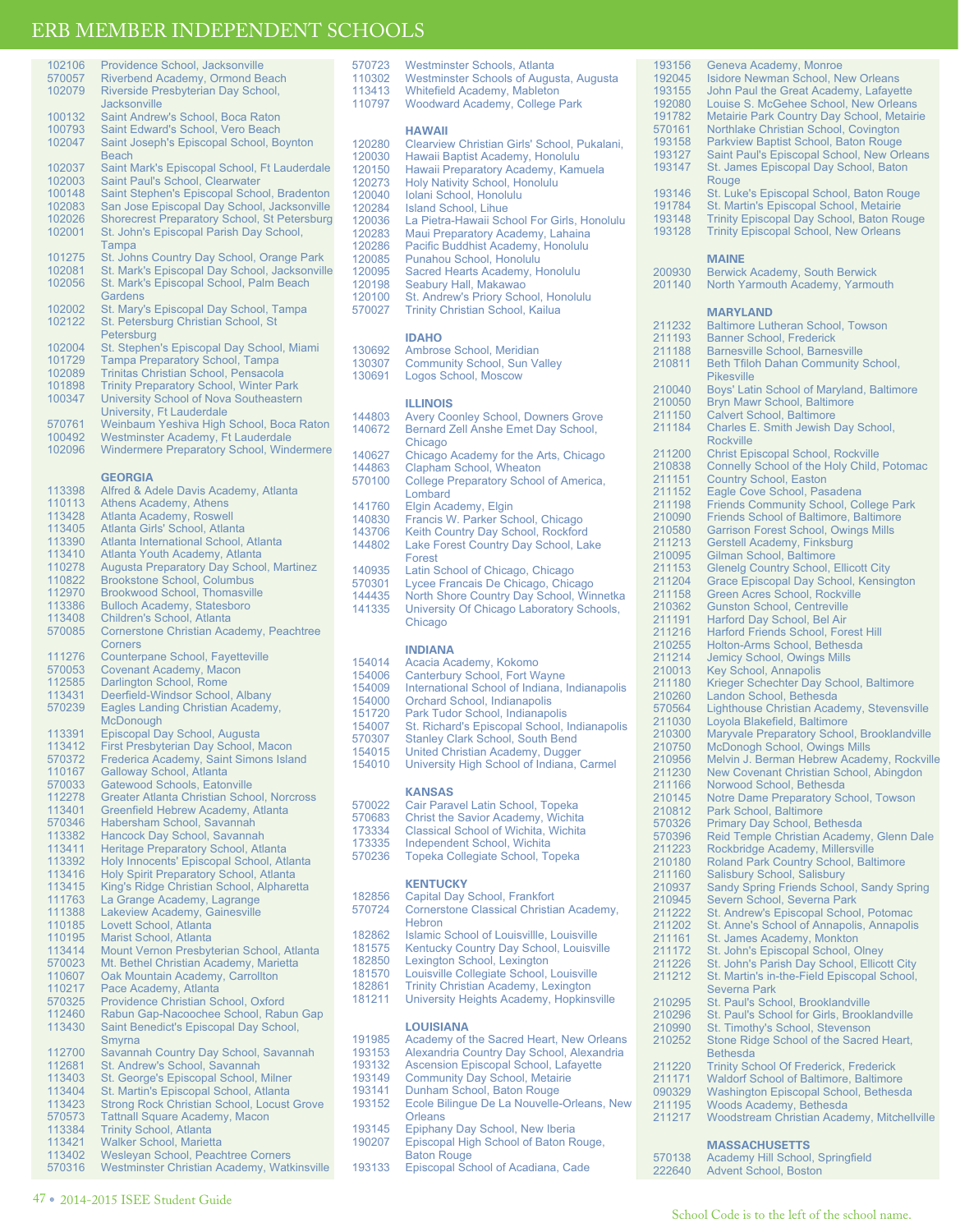| 222757 | Andover School of Montessori, Andover         |
|--------|-----------------------------------------------|
|        |                                               |
| 222619 | Applewild School, Fitchburg                   |
| 221818 | <b>Austin Preparatory School, Reading</b>     |
| 222480 | <b>Bancroft School, Worcester</b>             |
| 220595 | Beaver Country Day School, Chestnut Hill      |
|        |                                               |
| 222601 | <b>Belmont Day School, Belmont</b>            |
| 220120 | <b>Belmont Hill School, Belmont</b>           |
| 222622 | <b>Bement School, Deerfield</b>               |
| 222654 |                                               |
|        | <b>Berkshire Country Day School, Lenox</b>    |
| 221900 | Berkshire School, Sheffield                   |
| 220180 | Boston College High School, Boston            |
| 222754 | <b>Boston Trinity Academy, Hyde Park</b>      |
|        |                                               |
| 220600 | Brimmer and May School, Chestnut Hill         |
| 222602 | <b>Brookwood School, Manchester</b>           |
| 220475 | Buckingham Browne & Nichols, Cambridge        |
| 222623 | Cambridge Friends School, Cambridge           |
|        |                                               |
| 222350 | <b>Cambridge School of Weston, Weston</b>     |
| 221713 | Cape Cod Academy, Osterville                  |
| 222363 | <b>Catholic Memorial School, West Roxbury</b> |
|        | <b>Charles River School, Dover</b>            |
| 222604 |                                               |
| 222705 | Chestnut Hill School, Chestnut Hill           |
| 222696 | Cohen Hillel Academy, Marblehead              |
| 220222 | <b>Commonwealth School, Boston</b>            |
|        |                                               |
| 220640 | Concord Academy, Concord                      |
| 222765 | Covenant Christian Academy, Peabody           |
| 222275 | Dana Hall School, Wellesley                   |
| 222605 | Dedham Country Day School, Dedham             |
|        |                                               |
| 570137 | Delphi Academy of Boston, Milton              |
| 222606 | Derby Academy, Hingham                        |
| 222607 | Dexter Southfield Schools, Brookline          |
| 222608 | Eaglebrook School, Deerfield                  |
|        |                                               |
| 570707 | Esperanza Academy, Lawrence                   |
| 222609 | Fay School, Southborough                      |
| 222610 | Fenn School, Concord                          |
|        | <b>Fessenden School, West Newton</b>          |
| 222611 |                                               |
| 222630 | <b>Friends Academy, North Dartmouth</b>       |
| 222698 | <b>Glen Urquhart School, Beverly</b>          |
| 221995 | Governor Dummer Academy, Byfield              |
|        |                                               |
| 222771 | Harborlight Montessori School, Beverly        |
| 222764 | Hillside School, Marlborough                  |
| 222740 | Inly School, Scituate                         |
| 222628 | International School of Boston, Cambridge     |
|        |                                               |
| 222749 | Jewish Community Day School, Watertown        |
| 222734 | Kehillah Schechter Academy, Norwood           |
| 222741 | Kingsley Montessori School Inc., Boston       |
|        |                                               |
| 222701 | Learning Project Elementary School, Boston    |
| 222763 | Lesley Ellis School, Arlington                |
| 220495 | Lexington Christian Academy, Lexington        |
| 222760 | Lexington Montessori School, Lexington        |
|        |                                               |
| 220305 | Maimonides School, Brookline                  |
| 220848 | Marian High School, Framingham                |
| 222637 | Meadowbrook School of Weston, Weston          |
| 221430 |                                               |
|        | <b>Milton Academy, Milton</b>                 |
| 220454 | Montrose School, Medfield                     |
| 222769 | <b>Mother Caroline Academy, Dorchester</b>    |
| 570092 | Mount Alvernia High School, Newton            |
|        |                                               |
| 222779 | Nantucket Lighthouse School, Nantucket        |
| 222751 | Nantucket New School, Nantucket               |
| 222613 | Nashoba Brooks School, Concord                |
| 222773 | <b>New Covenant School, Arlington</b>         |
|        |                                               |
| 220330 | Newman School, Boston                         |
| 221530 | Newton Country Day School of the Sacred       |
|        | Heart, Newton                                 |
| 570026 | Newton Montessori School, Newton Center       |
|        |                                               |
| 220680 | Noble and Greenough School, Dedham            |
| 220730 | Northfield Mount Hermon School, Mount         |
|        | Hermon                                        |
|        |                                               |
| 570414 | Notre Dame Academy, Hingham                   |
| 222726 | Oak Meadow School, Littleton                  |
| 222643 | Park School, Brookline                        |
| 222761 | Park Street School, Boston                    |
|        |                                               |
| 570080 | Parkside Christian Academy, Hyde Park         |
| 220030 |                                               |
| 222723 | <b>Phillips Academy, Andover</b>              |
| 222614 |                                               |
|        | <b>Phoenix School, Salem</b>                  |
|        | Pike School, Andover                          |
| 222776 | Pine Cobble School, Williamstown              |
| 222013 |                                               |
|        | Pingree School, South Hamilton                |
| 222744 | Rashi School, Dedham                          |
| 222704 | <b>Riverbend School, South Natick</b>         |
| 220610 |                                               |
|        | Rivers School, Weston                         |
| 220345 | Roxbury Latin School, West Roxbury            |
| 570711 | Sage School, Foxboro                          |
| 222770 | Samuel Fuller School, Middleborough           |
| 222616 |                                               |
|        | Shady Hill School, Cambridge                  |
| 222638 | <b>Shore Country Day School, Beverly</b>      |
| 222688 | Solomon Schechter Day School, Newton          |
| 222759 | South Shore Christian Academy, Weymouth       |

| 570750           | St. John's Prep, Danvers                                                              | 570           |
|------------------|---------------------------------------------------------------------------------------|---------------|
| 570103<br>221545 | St. Mark's School, Southborough<br>St. Sebastian's School, Needham                    | 260           |
| 222739           | <b>Steppingstone Foundation, Boston</b>                                               | 263           |
| 222728           | Striar Hebrew Academy, Sharon                                                         | 260           |
| 222746           | Summit Montessori School, Framingham                                                  |               |
| 221330           | <b>Tabor Academy, Marion</b>                                                          | 263           |
| 222621           | <b>Tenacre Country Day School, Wellesley</b>                                          | 570           |
| 220425           | <b>Thayer Academy, Braintree</b>                                                      | 261           |
| 570237<br>222644 | <b>Touchstone Community School, Grafton</b><br><b>Tower School, Marblehead</b>        | 570           |
| 221480           | Walnut Hill School for the Arts, Natick                                               | 263           |
| 220725           | Williston Northampton School, Easthampton                                             | 263           |
| 220405           | Winsor School, Boston                                                                 | 263           |
| 222774           | <b>Woodward School, Quincy</b>                                                        |               |
| 222545<br>570431 | Worcester Academy, Worcester                                                          | 570           |
|                  | Xaverian Brothers High School, Westwood                                               | $570-$<br>263 |
|                  | <b>MICHIGAN</b>                                                                       |               |
| 570114           | Christian Leadership Academy, Bloomfield                                              | 263           |
|                  | <b>Hills</b>                                                                          |               |
| 230355           | Cranbrook Schools, Bloomfield Hills                                                   | 263           |
| 230330<br>233973 | Detroit Country Day School, Beverly Hills<br>Emerson School, Ann Arbor                | 260<br>263    |
| 233951           | Grosse Pointe Academy, Grosse Pointe                                                  | 570           |
| 233979           | Hillel Day School of Metropolitan Detroit,                                            |               |
|                  | <b>Farmington Hills</b>                                                               | 263           |
| 233980           | Kalamazoo Country Day School, Portage                                                 | 263           |
| 233981           | Kazoo School, Kalamazoo                                                               | 263           |
| 570425<br>230363 | Midland Christian School, Midland<br>Roeper School, Bloomfield Hills                  |               |
| 570240           | Ruth Murdoch Elementary School, Berrien                                               | 271           |
|                  | <b>Springs</b>                                                                        | 271           |
| 570052           | Southfield Christian School, Southfield                                               | 570           |
| 231820           | University Liggett School, Grosse Pointe                                              |               |
|                  | Woods                                                                                 |               |
|                  | <b>MINNESOTA</b>                                                                      | 281           |
| 570708           | Agape Christi Academy, Eden Prairie                                                   |               |
| 241635           | <b>Blake School, Hopkins</b>                                                          | 290           |
| 241592           | <b>Breck School, Minneapolis</b>                                                      | 290           |
| 242240           | Convent of the Visitation School, Mendota                                             |               |
|                  | <b>Heights</b>                                                                        | 570           |
| 570765           | Eagle Ridge Academy Charter School, Eden<br>Prairie                                   | 290           |
| 242813           | French Academy Of Minnesota, Minneapolis                                              | 290           |
| 242811           | Friends School of Minnesota, St. Paul                                                 | 290<br>290    |
| 242806           | International School of Minnesota, Eden                                               | 290           |
|                  | Prairie                                                                               |               |
| 240640           | Marshall School, Duluth                                                               | 570           |
| 242277<br>242814 | Mounds Park Academy, St. Paul<br>Nova Classical Academy, St. Paul                     | 290           |
| 242816           | Providence Academy, Plymouth                                                          |               |
| 570013           | Rochester Arts and Sciences Academy,                                                  |               |
|                  | <b>Rochester</b>                                                                      | 570           |
| 242809           | Saint Thomas Academy, Mendota Heights                                                 | 300           |
| 240810           | Shattuck-St. Mary's School, Faribault                                                 | 300           |
| 242315           | St. Paul Academy and Summit School, St.<br>Paul                                       | 300           |
| 570446           | St. Paul Preparatory School, Saint Paul                                               | 300           |
|                  |                                                                                       |               |
|                  | <b>MISSISSIPPI</b>                                                                    | 311           |
| 252273           | Coast Episcopal School, Long Beach                                                    | 310           |
| 253397           | First Presbyterian Day School, Jackson<br>Jackson Academy, Jackson                    |               |
| 251402<br>253396 | Lamar School, Meridian                                                                | 311           |
| 253393           | Northpoint Christian School, Southaven                                                | 311           |
| 251424           | St. Andrew's Episcopal School, Ridgeland                                              | 311<br>310    |
|                  |                                                                                       | 310           |
|                  | <b>MISSOURI</b>                                                                       | 311           |
| 570349           | Academy of the Sacred Heart, St. Charles                                              | 311           |
| 263799           | Andrews Academy, Lake St Louis                                                        | 311           |
| 261605<br>570047 | <b>Barstow School, Kansas City</b><br>Central Christian School, St. Louis             | 311           |
| 263773           | <b>Chesterfield Day School, Chesterfield</b>                                          | 311           |
| 263794           | Chesterfield Montessori School, Chesterfield                                          | 570           |
| 263787           | <b>City Academy, Saint Louis</b>                                                      | 311           |
| 263778           | College School, Saint Louis                                                           |               |
| 263784           | Columbia Independent School, Columbia                                                 | 310           |
| 263750<br>263796 | <b>Community School, Saint Louis</b><br><b>Covenant Christian School, Saint Louis</b> | 310           |
|                  |                                                                                       | 311           |

| 570708 | Agape Christi Academy, Eden Prairie           |
|--------|-----------------------------------------------|
| 241635 | <b>Blake School, Hopkins</b>                  |
| 241592 | <b>Breck School, Minneapolis</b>              |
| 242240 | Convent of the Visitation School, Mendota     |
|        | <b>Heights</b>                                |
| 570765 | Eagle Ridge Academy Charter School, Eden      |
|        | Prairie                                       |
| 242813 | French Academy Of Minnesota, Minneapolis      |
| 242811 | Friends School of Minnesota, St. Paul         |
| 242806 | International School of Minnesota, Eden       |
|        | Prairie                                       |
| 240640 | Marshall School, Duluth                       |
| 242277 | Mounds Park Academy, St. Paul                 |
| 242814 | Nova Classical Academy, St. Paul              |
| 242816 | Providence Academy, Plymouth                  |
| 570013 | Rochester Arts and Sciences Academy,          |
|        | Rochester                                     |
| 242809 | Saint Thomas Academy, Mendota Heights         |
| 240810 | Shattuck-St. Mary's School, Faribault         |
| 242315 | St. Paul Academy and Summit School, St.       |
|        | Paul                                          |
| 570446 | St. Paul Preparatory School, Saint Paul       |
|        |                                               |
|        | <b>MISSISSIPPI</b>                            |
| 252273 | Coast Episcopal School, Long Beach            |
| 253397 | First Presbyterian Day School, Jackson        |
| 251402 | Jackson Academy, Jackson                      |
| 253396 | Lamar School, Meridian                        |
| 253393 | Northpoint Christian School, Southaven        |
| 251424 | St. Andrew's Episcopal School, Ridgeland      |
|        |                                               |
|        | <b>MISSOURI</b>                               |
| 570349 | Academy of the Sacred Heart, St. Charles      |
| 263799 | Andrews Academy, Lake St Louis                |
| 261605 | <b>Barstow School, Kansas City</b>            |
| 570047 | Central Christian School, St. Louis           |
| 263773 | Chesterfield Day School, Chesterfield         |
| 263794 | Chesterfield Montessori School, Chesterfield  |
| 263787 | <b>City Academy, Saint Louis</b>              |
| 263778 | <b>College School, Saint Louis</b>            |
| 263784 | Columbia Independent School, Columbia         |
| 263750 | <b>Community School, Saint Louis</b>          |
| 263796 | Covenant Christian School, Saint Louis        |
| 262941 | <b>Crossroads College Preparatory School,</b> |
|        | <b>Saint Louis</b>                            |
| 263776 | Forsyth School, St Louis                      |
| 263798 | Fulton School At St. Albans, Saint Albans     |

| 570712 | Heritage Classical Christian Academy,<br><b>Manchester</b>    |
|--------|---------------------------------------------------------------|
| 260650 | John Burroughs School, Saint Louis                            |
| 263792 | Kirk Day School, Saint Louis                                  |
| 260655 | Mary Institute and Saint Louis Country Day,                   |
|        | <b>Saint Louis</b>                                            |
| 263765 | <b>New City School, Saint Louis</b>                           |
| 570607 | Oakhill Day School, Gladstone                                 |
| 261715 | Pembroke Hill School, Kansas City                             |
| 570042 | Providence Classical Christian Academy,<br><b>Saint Louis</b> |
| 263775 | Rohan Woods School, Saint Louis                               |
| 263751 | Rossman School, Saint Louis                                   |
| 263790 | Saul Mirowitz Jewish Community School,                        |
|        | <b>Saint Louis</b>                                            |
| 570306 | South City Community School, St. Louis                        |
| 570440 | St. Paul's Episcopal Day School, Kansas City                  |
| 263797 | <b>Summit Preparatory School of Southwest</b>                 |
|        | Missouri, Springfield                                         |
| 263780 | Thomas Jefferson Independent Day School,                      |
|        | <b>Joplin</b>                                                 |
| 263105 | Thomas Jefferson School, Saint Louis                          |
| 260670 | Villa Duchesne / Oak Hill School, Saint Louis                 |
| 263788 | <b>Visitation Academy, Saint Louis</b>                        |
| 570070 | Westminster Christian Academy, Town &                         |
|        | Country                                                       |
| 263793 | <b>Whitefield Academy, Kansas City</b>                        |
| 263774 | <b>Whitfield School, Saint Louis</b>                          |
| 263755 | <b>Wilson School, Saint Louis</b>                             |
|        | <b>MONTANA</b>                                                |
| 271501 | Mission Valley Christian Academy, Polson                      |
| 271502 | Petra Academy, Bozeman                                        |
| 570317 | <b>Stillwater Christian School, Kalispell</b>                 |
|        | <b>NEBRASKA</b>                                               |
| 281695 | Brownell-Talbot School, Omaha                                 |
|        |                                                               |
|        | <b>NEVADA</b>                                                 |
| 290505 | <b>Adelson Educational Campus, Las Vegas</b>                  |
| 290506 | <b>Alexander Dawson School at Rainbow</b>                     |
|        | Mountain, Las Vegas                                           |
| 570473 | <b>Brookfield School, Reno</b>                                |
| 290508 | Henderson International School, Henderson                     |
|        |                                                               |
| 290507 | Lake Tahoe School, Incline Village                            |
| 290501 | Meadows School, Las Vegas                                     |
| 290504 | Sage Ridge School, Reno                                       |
| 290509 | Solomon Schechter Day School Of Las                           |
|        | Vegas, Las Vegas                                              |
| 570020 | <b>Tahoe Expedition Academy, Incline Village</b>              |
| 290510 | Yeshiva Day School of Las Vegas,                              |
|        | Henderson                                                     |
|        |                                                               |
|        | <b>NEW HAMPSHIRE</b>                                          |
| 570266 | <b>Beech Hill School, Hopkinton</b>                           |

| 570266 | Beech Hill School, Hopkinton           |
|--------|----------------------------------------|
| 300689 | Crossroads Academy, Lyme               |
| 300358 | Derryfield School, Manchester          |
| 300185 | <b>Phillips Exeter Academy, Exeter</b> |
| 300110 | St. Paul's School. Concord             |
|        |                                        |

## **NEW JERSEY**

| 311939 | All Saints Episcopal Day School, Hoboken    |
|--------|---------------------------------------------|
| 310770 | <b>Bishop Eustace Preparatory School,</b>   |
|        | Pennsauken                                  |
| 311717 | Chapin School, Princeton                    |
| 311929 | Chatham Day School, Chatham                 |
| 311960 | Cherry Blossom Montessori School, Flagtown  |
| 310165 | Doane Academy, Burlington                   |
| 310355 | Dwight-Englewood School, Englewood          |
| 311110 | Eastern Christian School, North Haledon     |
| 311705 | Elisabeth Morrow School, Englewood          |
| 311911 | Ellison School, Vineland                    |
| 311723 | Far Brook School, Short Hills               |
| 311724 | Far Hills Country Day School, Far Hills     |
| 570397 | French Academy of Bilingual Culture (FABC), |
|        | New Milford                                 |
| 311953 | French American School of Princeton,        |
|        | Princeton                                   |
| 310867 | Friends School Mullica Hill, Mullica Hill   |
| 310100 | Gill St. Bernard's School, Gladstone        |
| 311935 | Golda Och Academy, West Orange              |
| 311726 | Haddonfield Friends School, Haddonfield     |
| 311780 | Hudson School, Hoboken                      |
| 311260 | Hun School of Princeton, Princeton          |
| 311425 | Kent Place School, Summit                   |
| 310680 | Lawrenceville School, Lawrenceville         |
|        |                                             |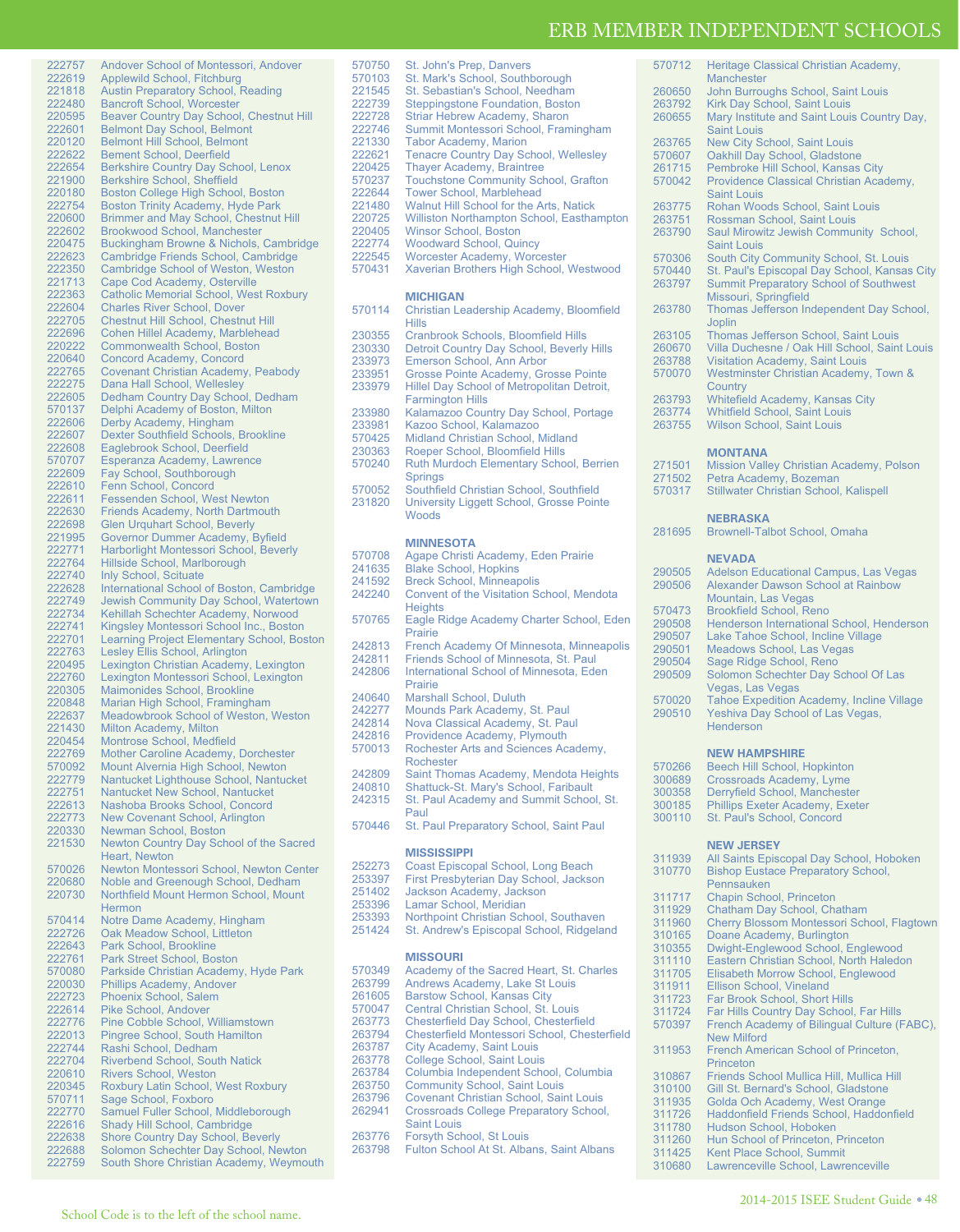## **SCHOOLS**

|                  | LKB MEMBEK INDEPENDEN<br>п                                                       |
|------------------|----------------------------------------------------------------------------------|
| 311954           | Maria Montessori Academy, Cliffside Park                                         |
| 570241           | Montclair Cooperative School, Montcalir                                          |
| 310815           | Montclair Kimberley Academy, Montclair                                           |
| 310830           | Moorestown Friends School, Moorestown                                            |
| 310845           | Morristown-Beard School, Morristown                                              |
| 310915           | <b>Newark Academy, Livingston</b>                                                |
| 311914           | Oak Hill Academy, Lincroft                                                       |
| 311430           | Oak Knoll School of the Holy Child, Summit                                       |
| 311435           | <b>Oratory Preparatory School, Summit</b>                                        |
| 311703           | Peck School, Morristown                                                          |
| 311170           | Pennington School, Pennington                                                    |
| 310315<br>311924 | <b>Pingry School, Short Hills</b><br>Princeton Academy of the Sacred Heart,      |
|                  | Princeton                                                                        |
| 311265           | Princeton Day School, Princeton                                                  |
| 311336           | <b>Ranney School, Tinton Falls</b>                                               |
| 311942           | Red Oaks School, Inc, Morristown                                                 |
| 570558           | <b>Robert Treat Academy, Newark</b>                                              |
| 311700           | <b>Rumson Country Day School, Rumson</b>                                         |
| 310985           | <b>Rutgers Preparatory School, Somerset</b>                                      |
| 311348           | Saddle River Day School, Saddle River                                            |
| 311928           | St. Philip's Academy, Newark                                                     |
| 311905           | <b>Stevens Cooperative School, Hoboken</b>                                       |
| 311278           | <b>Stuart Country Day School of the Sacred</b><br>Heart, Princeton               |
| 570411           | Sundance School, North Plainfield                                                |
| 311922           | <b>Village School, Waldwick</b>                                                  |
| 311230           | Wardlaw-Hartridge School, Edison                                                 |
| 311943           | <b>Wilberforce School, Princeton</b>                                             |
| 311940           | <b>Willow School, Gladstone</b>                                                  |
| 570265           | <b>Winston School, Short Hills</b>                                               |
| 311776           | <b>Woodland Country Day School, Bridgeton</b>                                    |
| 311949           | <b>Yeshivat Noam, Paramus</b>                                                    |
| 311952           | Yinghua International School, Princeton                                          |
|                  |                                                                                  |
|                  | <b>NEW MEXICO</b>                                                                |
| 320003<br>320744 | Albuquerque Academy, Albuquerque<br>Bosque School, Albuquerque                   |
| 570058           | Imago Dei Academy, Alamogordo                                                    |
| 320739           | Manzano Day School, Albuquerque                                                  |
| 570025           | Oak Grove Classical Academy, Albuquerque                                         |
| 320741           | Rio Grande School, Santa Fe                                                      |
| 320626           | Santa Fe Preparatory School, Santa Fe                                            |
|                  |                                                                                  |
|                  | <b>NEW YORK</b>                                                                  |
| 336632           | Aaron School, New York                                                           |
| 336539<br>336642 | Abraham Joshua Heschel School, New York<br>Academy of St. Joseph, New York       |
| 330040           | <b>Albany Academies, Albany</b>                                                  |
| 330035           | Albany Academy, Albany                                                           |
| 336202           | Alexander Robertson School, New York                                             |
| 336186           | Allen-Stevenson School, New York                                                 |
| 334785           | Allendale Columbia School, Rochester                                             |
| 336633           | Alternative School For Math & Science,                                           |
|                  | Corning                                                                          |
| 570126           | Augustine Classical Academy, Mechanicville                                       |
| 333666           | Avenues: The World School, New York<br>Bank Street School for Children, New York |
| 336189<br>570061 | Bay Ridge Preparatory School, Brooklyn                                           |
| 334095           | Beekman School, New York                                                         |
| 330575           | <b>Berkeley Carroll School, Brooklyn</b>                                         |
| 333460           | Birch Wathen Lenox School, New York                                              |
| 336648           | <b>Blue School, New York</b>                                                     |
| 333475           | <b>Brearley School, New York</b>                                                 |
| 336656           | British International School of New York, New                                    |
|                  | York                                                                             |
| 330610           | Brooklyn Friends School, Brooklyn                                                |
| 336596           | Brooklyn Heights Montessori School,                                              |
|                  | <b>Brooklyn</b><br>Brown School, Schenectady                                     |
| 336626<br>333490 | <b>Browning School, New York</b>                                                 |
| 336218           | <b>Buckley Country Day School, Roslyn</b>                                        |
| 336191           | Buckley School, New York                                                         |
| 336475           | Caedmon School, New York                                                         |

336475 Caedmon School, New York 336514 Cathedral School, New York 336369 Cathedral School of St. John the Divine, New York 333540 Chapin School, New York<br>336499 City and Country School, I 336499 City and Country School, New York 333565 Collegiate School, New York<br>333570 Columbia Grammar and Pre Columbia Grammar and Preparatory School, New York 333575 Convent of the Sacred Heart, New York<br>336501 Corlears School, New York<br>333580 Dalton School, New York **Corlears School, New York** 

Dalton School, New York 336528 De La Salle Academy, New York 336332 Dutchess Day School, Millbrook

| 333605 | Dwight School, New York                        |  |  |
|--------|------------------------------------------------|--|--|
|        |                                                |  |  |
| 336179 | East Woods School, Oyster Bay                  |  |  |
| 336652 | Ecole Internationale De New York, New York     |  |  |
| 336180 | Elmwood Franklin School, Buffalo               |  |  |
| 336242 | <b>Ethical Culture Fieldston School, Bronx</b> |  |  |
| 336578 | French American School of New York,            |  |  |
|        |                                                |  |  |
|        | <b>Mamaroneck</b>                              |  |  |
| 332880 | <b>Friends Academy, Locust Valley</b>          |  |  |
| 333645 | <b>Friends Seminary, New York</b>              |  |  |
| 336550 | Gateway School of New York, New York           |  |  |
| 336610 | Geneva School of Manhattan, New York           |  |  |
| 336629 | George Jackson Academy, New York               |  |  |
|        |                                                |  |  |
| 336182 | <b>Grace Church School, New York</b>           |  |  |
| 336183 | Green Vale School, Brookville                  |  |  |
| 335540 | <b>Hackley School, Tarrytown</b>               |  |  |
| 336587 | Hannah Senesh Community Day School,            |  |  |
|        | <b>Brooklyn</b>                                |  |  |
| 336184 | <b>Harbor Country Day School, Saint James</b>  |  |  |
| 336641 | Harlem Academy, New York                       |  |  |
|        |                                                |  |  |
| 334805 | <b>Harley School, Rochester</b>                |  |  |
| 336653 | Hayground School, Bridgehampton                |  |  |
| 333815 | <b>Hewitt School, New York</b>                 |  |  |
| 570535 | <b>High Meadow School, Stone Ridge</b>         |  |  |
| 334292 | Holy Child Academy, Old Westbury               |  |  |
| 336484 | Horace Mann School, Bronx                      |  |  |
|        |                                                |  |  |
| 336546 | Hunter College Elementary School, New          |  |  |
|        | York                                           |  |  |
| 336660 | <b>Ideal School of Manhattan, New York</b>     |  |  |
| 336654 | International School of Brooklyn, Brooklyn     |  |  |
| 333365 | Iona Preparatory, New Rochelle                 |  |  |
| 336640 | <b>KIPP Academy, Bronx</b>                     |  |  |
| 331940 | Kew Forest School, Forest Hills                |  |  |
| 334041 | La Scuola d'Italia G. Marconi, New York        |  |  |
|        |                                                |  |  |
| 336630 | Leman Manhattan Preparatory School, New        |  |  |
|        | York                                           |  |  |
| 336195 | Little Red School House & Elisabeth Irwin      |  |  |
|        | <b>High School, New York</b>                   |  |  |
| 336634 | Loudonville Christian School, Loudonville      |  |  |
| 333755 | Loyola School, New York                        |  |  |
|        |                                                |  |  |
| 333760 | Lycee Francais De New York, New York           |  |  |
| 570427 | Magen David Yeshivah, Brooklyn                 |  |  |
| 530003 | <b>Mandell School, New York</b>                |  |  |
| 336176 | Manhattan Country School, New York             |  |  |
| 336582 | Mary McDowell Friends School, Brooklyn         |  |  |
| 333800 | Marymount School of New York, New York         |  |  |
| 331635 | Masters School, Dobbs Ferry                    |  |  |
|        | Metropolitan Montessori School, New York       |  |  |
| 336355 |                                                |  |  |
| 333140 | Millbrook School, Millbrook                    |  |  |
| 336607 | Montessori School of Syracuse, Syracuse        |  |  |
| 331080 | Nichols School, Buffalo                        |  |  |
| 333860 | Nightingale-Bamford School, New York           |  |  |
| 336273 | North Country School, Lake Placid              |  |  |
| 330790 | Packer Collegiate Institute, Brooklyn          |  |  |
| 335230 | Park School of Buffalo, Buffalo                |  |  |
|        |                                                |  |  |
| 570421 | Parkside School, New York                      |  |  |
| 330795 | Poly Prep Country Day School, Brooklyn         |  |  |
| 336177 | Portledge School, Locust Valley                |  |  |
| 333890 | Professional Children's School, New York       |  |  |
| 336552 | Rabbi Arthur Schneier Park East Day School,    |  |  |
|        | <b>New York</b>                                |  |  |
| 333900 | Ramaz, New York                                |  |  |
| 336190 | Rippowam-Cisqua School, Bedford                |  |  |
|        | Riverdale Country School, Riverdale            |  |  |
| 333920 |                                                |  |  |
| 335281 | Rockland Country Day School, Congers           |  |  |
| 336500 | Rodeph Sholom School, New York                 |  |  |
| 330512 | Ross School, East Hampton                      |  |  |
| 333932 | Rudolf Steiner School, New York                |  |  |
| 334965 | Rye Country Day School, Rye                    |  |  |
| 336564 | Saint Aloysius Education Clinic, New York      |  |  |
| 330817 | Saint Ann's School, Brooklyn                   |  |  |
| 336173 | Saint David's School, New York                 |  |  |
|        |                                                |  |  |
| 336661 | San Miquel Academy Of Newburgh,                |  |  |
|        | Newburgh                                       |  |  |
| 334972 | School of the Holy Child, Rye                  |  |  |
| 336581 | Solomon Schechter School of Manhattan,         |  |  |
|        | <b>New York</b>                                |  |  |
| 336601 | Solomon Schechter School of Westchester,       |  |  |
|        | Hartsdale                                      |  |  |
|        |                                                |  |  |
| 334060 | Spence School, New York                        |  |  |
| 336649 | Speyer Legacy School, New York                 |  |  |
| 336172 | St. Bernard's School, New York                 |  |  |
| 336563 | St. Gregory's School For Boys, Loudonville     |  |  |
| 333977 | St. Hilda's & St. Hugh's School, New York      |  |  |
| 336175 | St. Luke's School, New York                    |  |  |
| 336224 | St. Thomas Choir School, New York              |  |  |
| 335400 |                                                |  |  |
|        | Staten Island Academy, Staten Island           |  |  |
| 336356 | <b>Stephen Gaynor School, New York</b>         |  |  |

Stephen Gaynor School, New York

| 336504 | <b>Studio School, New York</b>                                            |  |  |
|--------|---------------------------------------------------------------------------|--|--|
| 336194 | <b>Town School, New York</b>                                              |  |  |
| 336331 | <b>Trevor Day School, New York</b>                                        |  |  |
| 334090 | <b>Trinity School, New York</b>                                           |  |  |
| 336353 | <b>Tuxedo Park School, Tuxedo Park</b>                                    |  |  |
| 333423 | United Nations International School, New                                  |  |  |
|        | York                                                                      |  |  |
| 336354 | <b>Village Community School, New York</b>                                 |  |  |
| 332042 | Waldorf School Of Garden City, Garden City                                |  |  |
| 570422 | West End Day School, New York                                             |  |  |
| 336566 | <b>Westchester Day School, Mamaroneck</b>                                 |  |  |
| 336363 | <b>Windward School, White Plains</b>                                      |  |  |
| 334141 | <b>Winston Preparatory School, New York</b>                               |  |  |
| 336655 | <b>Woodstock Day School, Woodstock</b>                                    |  |  |
| 330925 | Yeshivah of Flatbush, Brooklyn                                            |  |  |
| 336555 | <b>York Preparatory School, New York</b>                                  |  |  |
|        |                                                                           |  |  |
|        | <b>NORTH CAROLINA</b>                                                     |  |  |
|        |                                                                           |  |  |
| 344654 | B'nai Shalom Day School, Greensboro                                       |  |  |
| 344681 | <b>Bradford Academy, Mebane</b>                                           |  |  |
| 344631 | <b>Burlington School, Burlington</b>                                      |  |  |
| 344669 | Caldwell Academy, Greensboro                                              |  |  |
| 341045 | Camelot Academy, Durham                                                   |  |  |
| 340878 | Cannon School, Concord                                                    |  |  |
| 344642 | Canterbury School, Greensboro                                             |  |  |
| 344347 | Cape Fear Academy, Wilmington                                             |  |  |
| 343205 | Cardinal Gibbons High School, Raleigh                                     |  |  |
| 344655 | <b>Carmel Christian School, Matthews</b>                                  |  |  |
| 340119 | Carolina Day School, Asheville                                            |  |  |
| 344646 | Cary Academy, Cary                                                        |  |  |
| 340667 | <b>Charlotte Christian School, Charlotte</b>                              |  |  |
| 340666 | <b>Charlotte Country Day School, Charlotte</b>                            |  |  |
| 344650 | Charlotte Jewish Day School, Charlotte                                    |  |  |
| 340663 | Charlotte Latin School, Charlotte                                         |  |  |
| 344647 | <b>Charlotte Preparatory School, Charlotte</b>                            |  |  |
| 570273 | <b>Christ Covenant School, Winterville</b>                                |  |  |
| 344635 | <b>Covenant Day School, Matthews</b>                                      |  |  |
| 344660 | Davidson Day School, Davidson                                             |  |  |
| 341049 | Durham Academy, Durham                                                    |  |  |
| 344675 | Durham Nativity School, Durham                                            |  |  |
| 570424 | Epiphany School of Global Studies, New Bern                               |  |  |
| 341307 | <b>Fayetteville Academy, Fayetteville</b>                                 |  |  |
| 344421 | Forsyth Country Day School, Lewisville                                    |  |  |
| 344658 | Friends School of Wilmington, Wilmington                                  |  |  |
| 340297 | Gaston Day School, Gastonia                                               |  |  |
| 344371 | <b>Greenfield School, Wilson</b>                                          |  |  |
| 341597 | Greensboro Day School, Greensboro                                         |  |  |
| 344665 | Hanger Hall School, Asheville                                             |  |  |
| 570071 | Haw River Christian Academy, Pittsboro                                    |  |  |
| 344645 |                                                                           |  |  |
| 344668 | <b>Hickory Day School, Hickory</b><br>Lerner Jewish Community Day School, |  |  |
|        | Durham                                                                    |  |  |
| 570744 |                                                                           |  |  |
|        | Montessori School Of Raleigh, Raleigh                                     |  |  |
| 344673 | Morganton Day School, Morganton                                           |  |  |
| 344662 | Oakwood School, Greenville                                                |  |  |
| 570448 | Palisades Episcopal School, Charlotte                                     |  |  |
| 340687 | Providence Day School, Charlotte                                          |  |  |
| 343233 | Ravenscroft School, Raleigh                                               |  |  |
| 343374 | Rocky Mount Academy, Rocky Mount                                          |  |  |
| 344666 | Salisbury Academy, Salisbury                                              |  |  |
| 344671 | Southlake Christian Academy, Huntersville                                 |  |  |
| 344637 | St. David's School, Raleigh                                               |  |  |
| 344656 | St. Thomas More Academy, Raleigh                                          |  |  |
| 344664 | St. Timothy's School, Raleigh                                             |  |  |
| 344612 | <b>Summit School, Winston Salem</b>                                       |  |  |
| 570395 | <b>Thales Academy, Wake Forest</b>                                        |  |  |
| 344659 | Triangle Day School, Durham                                               |  |  |
| 344672 | <b>Trinity Academy of Raleigh, Raleigh</b>                                |  |  |
| 344651 | <b>Trinity Episcopal School, Charlotte</b>                                |  |  |
| 344649 | Trinity School of Durham and Chapel Hill,                                 |  |  |
|        | Durham                                                                    |  |  |
| 344677 | United Faith Christian Academy, Charlotte                                 |  |  |
| 341853 | Westchester Country Day School, High Point                                |  |  |
| 344678 | Woodlawn School, Davidson                                                 |  |  |
|        |                                                                           |  |  |
|        | <b>OHIO</b>                                                               |  |  |
| 365565 | Andrews Osborne Academy, Willoughby                                       |  |  |
| 365842 | Canton Country Day School, Canton                                         |  |  |
| 360955 | Cincinnati Country Day School, Cincinnati                                 |  |  |
| 365953 | Cincinnati Hills Christian Academy, Cincinnati                            |  |  |
| 361525 | Columbus Academy, Gahanna                                                 |  |  |

| 360955 | Cincinnati Country Day School, Cincinnati      |
|--------|------------------------------------------------|
| 365953 | Cincinnati Hills Christian Academy, Cincinnati |
| 361525 | Columbus Academy, Gahanna                      |
| 361530 | <b>Columbus School for Girls, Columbus</b>     |
| 362270 | <b>Gilmour Academy, Gates Mills</b>            |
| 361260 | Hathaway Brown School, Shaker Heights          |
| 361262 | Hawken School - Upper Campus, Gates Mills      |
| 363857 | Lake Ridge Academy, North Ridgeville           |
| 361305 | <b>Laurel School, Shaker Heights</b>           |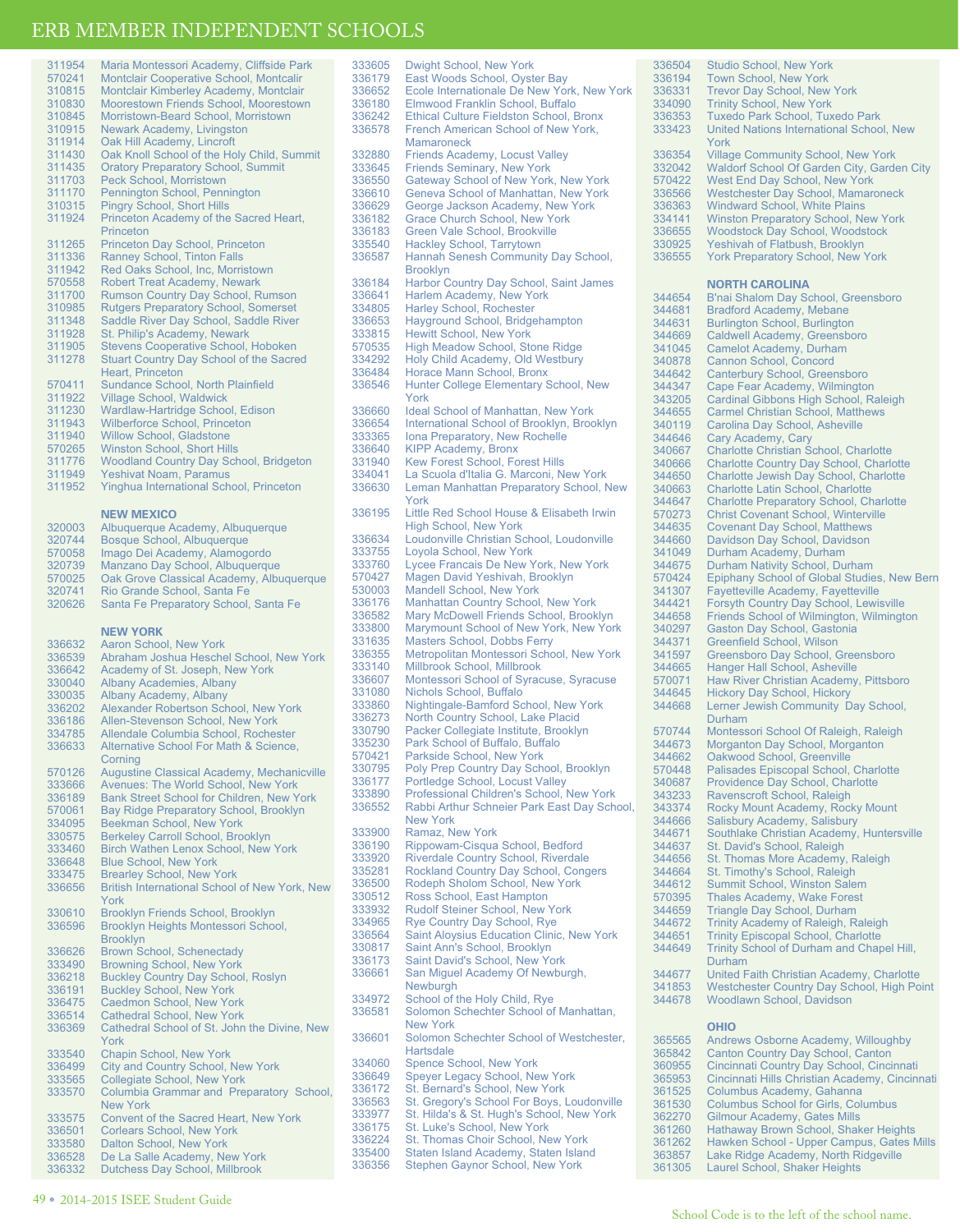431670 Harpeth Hall, Nashville<br>431455 Hutchison School, Men 431455 Hutchison School, Memphis<br>432574 Jonathan Edwards Classica

Madison

Jonathan Edwards Classical Academy,

| 363300           | Maumee Valley Country Day School, Toledo                                         |  |  |  |
|------------------|----------------------------------------------------------------------------------|--|--|--|
| 570056           | Montessori School of Bowling Green, Bowling<br>Green                             |  |  |  |
| 570088           | Montessori School of Dayton, Kettering                                           |  |  |  |
| 360075           | Old Trail School, Bath                                                           |  |  |  |
| 570709           | Ridgewood School, Springfield                                                    |  |  |  |
| 361005           | Seven Hills School, Cincinnati                                                   |  |  |  |
| 361120           | <b>Summit Country Day School, Cincinnati</b>                                     |  |  |  |
| 361415           |                                                                                  |  |  |  |
| 365941           | <b>University School, Shaker Heights</b>                                         |  |  |  |
| 365944           | <b>University School, Hunting Valley</b><br><b>Welsh Hills School, Granville</b> |  |  |  |
| 362655           | <b>Western Reserve Academy, Hudson</b>                                           |  |  |  |
|                  |                                                                                  |  |  |  |
|                  | <b>OKLAHOMA</b>                                                                  |  |  |  |
| 372640           | Casady School, Oklahoma City                                                     |  |  |  |
| 372669           | Heritage Hall, Oklahoma City                                                     |  |  |  |
| 373615           | <b>Holland Hall School, Tulsa</b>                                                |  |  |  |
| 374067           | Providence Hall Classical Christian School,                                      |  |  |  |
|                  | <b>Oklahoma City</b>                                                             |  |  |  |
| 374066           | Regent Preparatory School Of Oklahoma,<br>Tulsa                                  |  |  |  |
|                  |                                                                                  |  |  |  |
|                  | <b>OREGON</b>                                                                    |  |  |  |
| 570687           | Abiqua School, Salem                                                             |  |  |  |
| 381337           | Cascades Academy, Bend                                                           |  |  |  |
| 380845           | Catlin Gabel School, Portland                                                    |  |  |  |
| 381338           | French American International School,                                            |  |  |  |
|                  | Portland                                                                         |  |  |  |
| 381330           | Oregon Episcopal School, Portland                                                |  |  |  |
| 570454           | St. Stephen's Academy, Beaverton                                                 |  |  |  |
|                  | <b>PENNSYLVANIA</b>                                                              |  |  |  |
| 391915           | Abington Friends School, Jenkintown                                              |  |  |  |
| 395630           | Abrams Hebrew Academy, Yardley                                                   |  |  |  |
| 395000           | Academy Of Notre Dame De Namur.                                                  |  |  |  |
|                  | Villanova                                                                        |  |  |  |
| 395400           | Agnes Irwin School, Rosemont                                                     |  |  |  |
| 390480           | Baldwin School, Bryn Mawr                                                        |  |  |  |
| 393150           | CFS, The School at Church Farm, Exton                                            |  |  |  |
| 393220           | Country Day School of the Sacred Heart, Bryn                                     |  |  |  |
|                  | <b>Mawr</b>                                                                      |  |  |  |
| 395661           | <b>Covenant Christian Academy, Harrisburg</b>                                    |  |  |  |
| 570522           | <b>Coventry Christian Schools, Pottstown</b>                                     |  |  |  |
| 393695           | Ellis School, Pittsburgh                                                         |  |  |  |
| 395550<br>393620 | Episcopal Academy, Newtown Square<br>Fox Chapel Country Day School, Pittsburgh   |  |  |  |
| 395553           | Friends School Haverford, Haverford                                              |  |  |  |
| 393320           | Friends Select School, Philadelphia                                              |  |  |  |
| 393315           | Friends' Central School, Wynnewood                                               |  |  |  |
| 391505           | George School, Newtown                                                           |  |  |  |
| 393321           | Germantown Academy, Fort Washington                                              |  |  |  |
| 393325           | Germantown Friends School, Philadelphia                                          |  |  |  |
| 395674           | Girard College, Philadelphia                                                     |  |  |  |
| 395637           | Gladwyne Montessori School, Gladwyne                                             |  |  |  |
| 570242           | <b>Goshen Friends School, West Chester</b>                                       |  |  |  |
| 395555           | Greene Street Friends School, Philadelphia                                       |  |  |  |
| 395672           | <b>Greenwood Friends School, Millville</b>                                       |  |  |  |
| 391648           | Harrisburg Academy, Wormleysburg                                                 |  |  |  |
| 391700           | Haverford School, Haverford<br><b>Hill School. Pottstown</b>                     |  |  |  |
| 395663<br>395654 | Holy Child Academy, Drexel Hill                                                  |  |  |  |
| 392573           | Jack M. Barrack Hebrew Academy, Bryn                                             |  |  |  |
|                  | Mawr                                                                             |  |  |  |
| 395649           | Jewish Day School of Lehigh Valley,                                              |  |  |  |
|                  | Allentown                                                                        |  |  |  |
| 395658           | Kohelet Yeshiva High School, Merion Station                                      |  |  |  |
| 392115           | Lancaster Country Day School, Lancaster                                          |  |  |  |
| 395664           | Lansdowne Friends School, Lansdowne                                              |  |  |  |
| 392295           | Linden Hall, Lititz                                                              |  |  |  |
| 570685           | Logos Academy, York<br><b>Malvern Preparatory School, Malvern</b>                |  |  |  |
| 392365<br>395558 | Media Providence Friends School, Media                                           |  |  |  |
| 392575           | Merion Mercy Academy, Merion Station                                             |  |  |  |
| 395659           | Montessori Children's Community, Sewickley                                       |  |  |  |
| 395640           | Montgomery School, Chester Springs                                               |  |  |  |
| 390335           | Moravian Academy, Bethlehem                                                      |  |  |  |
| 395560           | Newtown Friends School, Newtown                                                  |  |  |  |
| 395586           | Philadelphia School, Philadelphia                                                |  |  |  |
| 394026           | Plumstead Christian School, Plumsteadvlle                                        |  |  |  |
| 570447           | <b>Plymouth Meeting Friends School, Plymouth</b>                                 |  |  |  |
|                  | <b>Meeting</b>                                                                   |  |  |  |
| 395657           | Raymond & Ruth Perelman Jewish Day                                               |  |  |  |
|                  | School, Wynnewood                                                                |  |  |  |
| 394292           | Rosemont School of the Holy Child,                                               |  |  |  |
| 394475           | <b>Rosemont</b><br><b>Sewickley Academy, Sewickley</b>                           |  |  |  |
|                  |                                                                                  |  |  |  |

| 390485 | <b>Shipley School, Bryn Mawr</b>                  | 431435 | Lausanne Collegiate School, Memphis             |
|--------|---------------------------------------------------|--------|-------------------------------------------------|
| 392955 | Solebury School, New Hope                         | 432565 | Linden Waldorf School, Nashville                |
| 393520 | Springside Chestnut Hill Academy,                 | 431655 | Lipscomb Academy, Nashville                     |
|        | Philadelphia                                      | 432555 | Margolin Hebrew Academy, Memphis                |
| 395566 | St. Edmund's Academy, Pittsburgh                  | 430315 | McCallie School, Chattanooga                    |
| 395567 | St. Peter's School, Philadelphia                  | 431447 | <b>Memphis University School, Memphis</b>       |
| 395673 | Steppingstone Scholars Inc, Philadelphia          | 432552 | Montessori School, Chattanooga                  |
| 390037 | Swain School, Allentown                           | 431710 | Montgomery Bell Academy, Nashville              |
| 390107 | Torah Academy of Greater Philadelphia,            | 432551 | New Hope Christian Academy, Memphis             |
|        | Wynnewood                                         | 432523 | Oak Hill School, Nashville                      |
| 395573 | <b>Upland Country Day School, Kennett Square</b>  | 431740 | Overbrook School, Nashville                     |
| 395579 | Valley School of Ligonier, Ligonier               | 432577 | Paideia Academy, Knoxville                      |
| 395666 | West Chester Friends School, West Chester         | 432521 | Presbyterian Day School, Memphis                |
| 395230 | <b>Westtown School, West Chester</b>              | 432567 | Providence Academy, Johnson City                |
| 393560 | William Penn Charter School, Philadelphia         | 431465 | St. Agnes Academy-St. Dominic School,           |
| 393970 | <b>Winchester Thurston School, Pittsburgh</b>     |        | <b>Memphis</b>                                  |
| 395572 | <b>Wyndcroft School, Pottstown</b>                | 432035 | St. Andrew's-Sewanee School, Sewanee            |
| 395575 | Wyoming Seminary Lower School, Forty Fort         | 432573 | St. Bernard Academy, Nashville                  |
| 395446 | <b>York Country Day School, York</b>              | 432539 | St. George's Independent School, Collierville   |
|        |                                                   | 431462 | St. Mary's Episcopal School, Memphis            |
|        | <b>RHODE ISLAND</b>                               | 432543 | St. Nicholas School, Chattanooga                |
| 570733 | Aquidneck Island Christian Academy,               | 432547 | St. Paul Christian Academy, Nashville           |
|        | <b>Middletown</b>                                 | 432566 | St. Peter's Episcopal School, Chattanooga       |
| 400422 | Gordon School, E Providence                       | 432545 | Sumner Academy, Gallatin                        |
| 570726 | Henry Barnard Laboratory School,                  | 570534 | <b>Tipton Rosemark Academy, Milington</b>       |
|        | Providence                                        | 430967 | University School of Jackson, Jackson           |
| 400165 | Lincoln School, Providence                        | 431725 | University School of Nashville, Nashville       |
| 400180 | <b>Moses Brown School, Providence</b>             | 430095 | <b>Webb School, Bell Buckle</b>                 |
| 400070 | Pennfield School, Portsmouth                      | 431127 | Webb School of Knoxville, Knoxville             |
| 400045 | Providence Country Day School, East               | 432570 | <b>Westminster Academy, Memphis</b>             |
|        | Providence                                        | 432568 | <b>Woodland Presbyterian School, Memphis</b>    |
| 400043 | Rocky Hill School, E Greenwich                    |        |                                                 |
| 400421 | St. Michael's Country Day School, Newport         |        | <b>TEXAS</b>                                    |
| 400170 | <b>Wheeler School, Providence</b>                 | 447621 | Ace Academy, Austin                             |
|        |                                                   | 570097 | Acton Academy, Austin                           |
|        | <b>SOUTH CAROLINA</b>                             | 447504 | <b>Alcuin School, Dallas</b>                    |
| 410360 | <b>Ashley Hall, Charleston</b>                    | 447638 | All Saints Episcopal School, Tyler              |
| 410285 | Camden Military Academy, Camden                   | 570060 | All Saints Episcopal School, Beaumont           |
| 411152 | Charleston Collegiate School, Johns Island        | 570412 | All Saints Episcopal School, Lubbock            |
| 412233 | <b>Charleston Day School, Charleston</b>          | 442498 | All Saints' Episcopal School, Fort Worth        |
| 412234 | <b>Christ Church Episcopal School, Greenville</b> | 440945 | Allen Academy, Bryan                            |
| 412256 | Cooper School, Charleston                         | 447610 | Ann & Nate Levine Academy, Dallas               |
| 410533 | Hammond School, Columbia                          | 447635 | Annapolis Christian Academy, Corpus Christi     |
| 412235 | Heathwood Hall Episcopal School, Columbia         | 447522 | <b>Annunciation Orthodox School, Houston</b>    |
| 412251 | Heritage Christian Academy, Lexington             | 447614 | Austin International School, Austin             |
| 411035 | Hilton Head Preparatory School, Hilton Head       | 447578 | Austin Jewish Academy, Austin                   |
| 412255 | <b>Meeting Street Academy, Charleston</b>         | 447771 | Awty International School, Houston              |
| 412254 | Patrick Henry Academy, Estill                     | 440486 | Baytown Christian Academy, Baytown              |
| 410412 | Porter-Gaud School, Charleston                    | 447595 | Beth Yeshurun School, Houston                   |
| 411851 | Spartanburg Day School, Spartanburg               | 441785 | <b>Bishop Dunne Catholic School, Dallas</b>     |
|        |                                                   | 441718 | Bishop Lynch High School, Dallas                |
|        | <b>SOUTH DAKOTA</b>                               | 570513 | <b>Branch School, Houston</b>                   |
| 570054 |                                                   | 440318 | <b>Brentwood Christian School, Austin</b>       |
|        | Spearfish Classical Christian School,             | 447544 | <b>Cambridge School of Dallas, Dallas</b>       |
|        | Spearfish                                         | 447640 | Carrollton Christian Academy, Carrollton        |
|        |                                                   | 447636 | <b>Chinquapin Preparatory School, Highlands</b> |
|        | <b>TENNESSEE</b>                                  | 447543 | <b>Christ The King School, Dallas</b>           |
| 432556 | Akiva School, Nashville                           | 44/625 | Christian Heritage School, Longview             |
| 570082 | Augustine School, Jackson                         | 570710 | Christian Life Preparatory School, Fort Worth   |
| 430700 | Battle Ground Academy, Franklin                   | 447607 | <b>City School, Austin</b>                      |
| 430275 | Baylor School, Chattanooga                        | 447580 | Concordia Academy, Austin                       |
| 570559 | <b>Bodine School, Germantown</b>                  | 447586 | Coram Deo Academy, Flower Mound                 |
| 570030 | Boyd-Buchanan School, Chattanooga                 | 570021 | <b>Covenant Christian Academy, Colleyville</b>  |
| 430282 | Brainerd Baptist School, Chattanooga              | 447589 | <b>Covenant Classical School, Fort Worth</b>    |
| 430163 | Brentwood Academy, Brentwood                      | 447581 | <b>Covenant School, Dallas</b>                  |
| 431391 | <b>Briarcrest Christian School, Eads</b>          | 570382 | Cross Classical Academy, Brownwood              |
| 432524 | Bright School, Chattanooga                        | 447542 | Dallas International School, Dallas             |
| 432553 | <b>Christ Methodist Day School, Memphis</b>       | 443363 | Duchesne Academy of the Sacred Heart,           |
| 432554 | Christ Presbyterian Academy, Nashville            |        | Houston                                         |
| 570689 | Christian Academy of Knoxville, Knoxville         | 447639 | El Paso Jewish Academy, El Paso                 |
| 432562 | Classical Academy of Franklin, Franklin           | 447570 | <b>Emery-Weiner School, Houston</b>             |
| 432560 | <b>Covenant School, Nashville</b>                 | 447500 | Episcopal High School, Bellaire                 |
| 432548 | Currey Ingram Academy, Brentwood                  | 447503 | <b>Episcopal School of Dallas, Dallas</b>       |
| 431653 | Davidson Academy, Nashville                       | 447649 | Faith West Academy, Katy                        |
| 432520 | Ensworth School, Nashville                        | 447531 | Fay School, Houston                             |
| 432561 | Episcopal School of Knoxville, Knoxville          | 441731 | <b>First Baptist Academy, Dallas</b>            |
| 430453 | Evangelical Christian School, Cordova             | 447562 | <b>First Baptist Academy, Houston</b>           |
| 432143 | Fayette Academy, Somerville                       | 447601 | Fort Bend Christian Academy, Sugar Land         |
| 431668 | Franklin Road Academy, Nashville                  | 447516 | Fort Worth Academy, Fort Worth                  |
| 430300 | Girls Preparatory School, Chattanooga             | 442519 | Fort Worth Country Day, Fort Worth              |
| 431414 | Grace-St. Luke's Episcopal School, Memphis        | 447615 | <b>Future Leaders Program, Dallas</b>           |
| 432525 | Harding Academy, Nashville                        | 570566 | Galloway School, Friendswood                    |
| 570762 | <b>Harding Academy, Memphis</b>                   | 447583 | Geneva School of Boerne, Boerne                 |
|        |                                                   |        |                                                 |

393903 Shady Side Academy Junior School,

393901 Shady Side Academy- Senior School,

Pittsburgh

Pittsburgh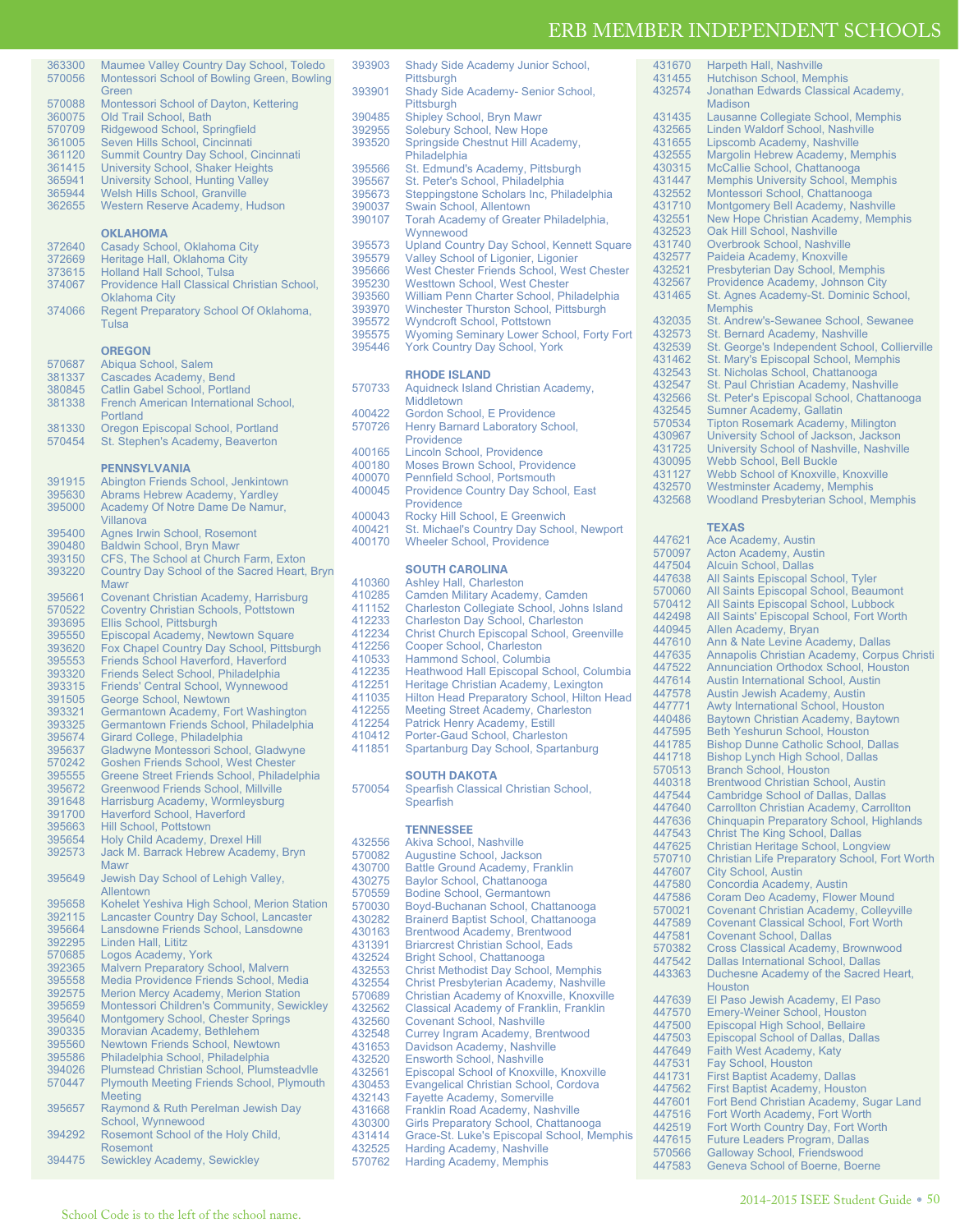| 447631                               | Girls' School Of Austin, Austin                                                |
|--------------------------------------|--------------------------------------------------------------------------------|
| 570330<br>447506                     | Gloria Deo Academy, Spring Branch<br>Good Shepherd Episcopal School, Dallas    |
| 447600                               | Grace Academy of Georgetown, Georgetown                                        |
| 570379                               | <b>Grace Classical Academy, Granbury</b>                                       |
| 447651                               | <b>Grace Community School, Tyler</b>                                           |
| 447555                               | <b>Grace School, Houston</b>                                                   |
| 447502                               | Greenhill School, Addison                                                      |
| 447620<br>447633                     | Griffin School, Austin<br>Heritage School, Fredericksbrg                       |
| 447593                               | Highland Park Presbyterian Day School,                                         |
|                                      | <b>Dallas</b>                                                                  |
| 443556                               | <b>Highlands School, Irving</b>                                                |
| 447616                               | Hill Country Christian School Of Austin, Austin                                |
| 441750<br>447560                     | <b>Hockaday School, Dallas</b><br><b>Holy Spirit Episcopal School, Houston</b> |
| 447626                               | <b>Holy Trinity Episcopal School, Houston</b>                                  |
| 447568                               | Honor Roll School, Sugar Land                                                  |
| 447561                               | Houston Christian High School, Houston                                         |
| 440310                               | Hyde Park Baptist Schools, Austin                                              |
| 570451<br>570694                     | <b>Incarnate Word Academy, Houston</b><br>Islamic School of Irving, Irving     |
| 441755                               | <b>Jesuit College Preparatory School, Dallas</b>                               |
| 447515                               | John Cooper School, The Woodlands                                              |
| 447590                               | John Paul II High School, Plano                                                |
| 570450                               | Joy School, Houston                                                            |
| 447605<br>446158                     | Kessler School, Dallas<br>Keystone School, San Antonio                         |
| 447609                               | <b>Khabele School, Austin</b>                                                  |
| 570536                               | Kingdom Preparatory Academy, Lubbock                                           |
| 443390                               | Kinkaid School, Houston                                                        |
| 441761                               | <b>Lakehill Preparatory School, Dallas</b>                                     |
| 442501<br>570310                     | Lamplighter School, Dallas<br>Liberty Christian School, Argyle                 |
| 447654                               | Live Oak Classical School, Waco                                                |
| 447643                               | Lutheran High North, Houston                                                   |
| 447623                               | Lutheran South Academy, Houston                                                |
| 447527                               | Master's School, San Marcos                                                    |
| 447622<br>447564                     | <b>Memorial Lutheran School, Houston</b><br>Mesorah High School, Dallas        |
| 447594                               | Northeast Christian Academy, Humble                                            |
| 570064                               | Northland Christian School, Houston                                            |
| 447650                               | Oak Ridge Christian Academy, Oak Ridge                                         |
| 442551                               | Oakridge School, Arlington<br>Paragon Prep, Austin                             |
| 447550<br>447526                     | Parish Episcopal School, Dallas                                                |
| 570309                               | Pilgrim Lutheran School, Houston                                               |
| 570048                               | Pope John XXIII High School, Katy                                              |
| 447793                               | Post Oak School, Bellaire                                                      |
| 447533<br>447563                     | Presbyterian School, Houston<br>Prestonwood Christian Academy, Plano           |
| 447567                               | Prince of Peace Christian School, Carrollton                                   |
| 447517                               | Providence Christian School of Texas, Dallas                                   |
| 447619                               | <b>Providence Classical School, Spring</b>                                     |
| 570016                               | <b>Providence Prepartory School, Temple</b>                                    |
| 447646<br>447540                     | Regents Academy, Nacogdoches<br>Regents School of Austin, Austin               |
| 447571                               | Regis School of the Sacred Heart, Houston                                      |
| 447794                               | River Oaks Baptist School, Houston                                             |
| 447644                               | Robert M. Beren Academy, Houston                                               |
| 570327                               | Rosehill Christian School, Tomball                                             |
| 570565<br>446220                     | Saint Andrew Catholic School, Fort Worth<br>Saint Mary's Hall, San Antonio     |
| 447510                               | San Antonio Academy, San Antonio                                               |
| 446320                               | San Marcos Baptist Academy, San Marcos                                         |
| 447559                               | School of the Woods, Houston                                                   |
| 443439                               | Second Baptist School, Houston                                                 |
| 441943<br>447520                     | Selwyn School, Denton<br><b>Shelton School, Dallas</b>                         |
| 447596                               | <b>Shlenker School, Houston</b>                                                |
| 570516                               | Southminster School, Missouri City                                             |
| 443420                               | St. Agnes Academy, Houston                                                     |
| 447532                               | St. Andrew's Episcopal School, Austin                                          |
| 447496<br>447791                     | St. Clement's School, El Paso<br>St. Francis Episcopal Day School, Houston     |
| 447566                               | St. Gabriel's Catholic School, Austin                                          |
| 447773                               | St. James Episcopal School, Corpus Christi                                     |
| 447538                               | St. John's Episcopal School, Dallas                                            |
| 443425                               | St. John's School, Houston                                                     |
| 447585<br>441805                     | St. Mark's Episcopal School, Houston<br>St. Mark's School of Texas, Dallas     |
| 440313                               |                                                                                |
|                                      | St. Michael's Catholic Academy, Austin                                         |
|                                      | St. Michael's Episcopal School, Bryan                                          |
|                                      | St. Monica Catholic School, Dallas                                             |
| 447787<br>570275<br>570336<br>570292 | St. Nicholas School, Houston<br>St. Patrick Catholic School, Dallas            |

447604 St. Philip's School and Community Center, Dallas 440315 St. Stephen's Episcopal School, Austin<br>447569 St. Stephen's Episcopal School - Houst St. Stephen's Episcopal School - Houston, **Houston** 447641 St. Thomas Aquinas Catholic School, Dallas 443433 St. Thomas' Episcopal School, Houston<br>447574 St. Vincent De Paul School, Houston 447574 St. Vincent De Paul School, Houston<br>570308 St. Vincent's School, Bedford 570308 St. Vincent's School, Bedford<br>446255 TMI - The Episcopal School o TMI - The Episcopal School of Texas, San Antonio 570741 Torah Academy of San Antonio, San Antonio 447528 Trent Internationale School, Sugar Land<br>447557 Trinity Christian Academy, Addison 447557 Trinity Christian Academy, Addison<br>447645 Trinity Classical School Houston 447645 Trinity Classical School, Houston 447572 Trinity Episcopal School, Austin<br>447774 Trinity School of Midland, Midlar 447774 Trinity School of Midland, Midland<br>442572 Trinity Valley School, Fort Worth 442572 Trinity Valley School, Fort Worth<br>447647 United Day School, Laredo 447647 United Day School, Laredo 441825 Ursuline Academy of Dallas, Dallas 570539 Uvalde Classical Academy, Uvalde 447606 Veritas Academy, Austin<br>447624 Veritas Christian Academ 447624 Veritas Christian Academy, Bellaire<br>570722 Veritas Classical Academy, Beaumo 570722 Veritas Classical Academy, Beaumont<br>447518 Village School, Houston 447518 Village School, Houston<br>447634 Wesley Prep, Dallas 447634 Wesley Prep, Dallas 447554 West Dallas Community School, Dallas<br>443459 Westbury Christian School, Houston 443459 Westbury Christian School, Houston 447652 Willow Bend Academy, Plano<br>447545 Woodlands Christian Academy 447545 Woodlands Christian Academy, Conroe 447529 Yavneh Academy Of Dallas, Dallas<br>447648 Yorktown Education, Plano Yorktown Education, Plano

## **UTAH**

570068 McGillis School, Salt Lake City<br>450472 Park City Day School Park City 450472 Park City Day School, Park City 450385 Rowland Hall, Salt Lake Cty Waterford School, Sandy

### **VERMONT**

| 460540 | <b>Grammar School, Putney</b>            |
|--------|------------------------------------------|
| 460558 | Maple Street School, Manchester Center   |
| 570538 | <b>Putney School, Putney</b>             |
| 460405 | Vermont Academy, Saxtons River           |
| 460559 | Vermont Commons School, South Burlington |

### **VIRGINIA**

| 472631 | Ad Fontes Academy, Centreville                  |
|--------|-------------------------------------------------|
| 472603 | Alexandria Country Day School, Alexandria       |
| 570086 | Auburn School, Herndon                          |
| 570093 | <b>Bina High School, Norfolk</b>                |
| 472650 | <b>Brooksfield School, McLean</b>               |
| 472614 | Browne Academy, Alexandria                      |
| 472560 | <b>Burgundy Farm Country Day School,</b>        |
|        | Alexandria                                      |
| 570769 | <b>Calvary Classical School, Hampton</b>        |
| 472593 | Cape Henry Collegiate School, Virginia          |
|        | <b>Beach</b>                                    |
| 472625 | Carlbrook School, South Boston                  |
| 472550 | Chesapeake Academy, Irvington                   |
| 471845 | Collegiate School, Richmond                     |
| 472605 | <b>Congressional Schools of Virginia, Falls</b> |
|        | Church                                          |
| 472636 | <b>Covenant School, Charlottesville</b>         |
| 472645 | Dominion Christian School, Oakton               |
| 570101 | Fairfax Christian School, Vienna                |
| 472637 | <b>Faith Christian School, Roanoke</b>          |
| 472608 | Flint Hill School, Oakton                       |
| 472613 | Fredericksburg Academy, Fredericksbrg           |
| 472615 | Gesher Jewish Day School, Fairfax               |
| 472617 | Green Hedges School, Vienna                     |
| 472607 | <b>Grymes Memorial School, Orange</b>           |
| 471533 | Hampton Roads Academy, Newport News             |
| 472616 | Hebrew Academy of Tidewater, Virginia           |
|        | <b>Beach</b>                                    |
| 472563 | <b>Highland School, Warrenton</b>               |
| 472553 | Hill School, Middleburg                         |
| 570398 | Hunter Country Day School, Manakin-Sabot        |
| 472587 | James River Day School, Lynchburg               |
| 472592 | Langley School, McLean                          |
| 472644 | Madeira School, McLean                          |
| 570368 | Montessori School of Fairfax, Chantilly         |
| 472624 | Montessori School of McLean, McLean             |
| 472213 | Nansemond-Suffolk Academy, Suffolk              |
| 472629 | New Covenant Schools, Lynchburg                 |
| 472633 | New School of Northern Virginia, Fairfax        |
| 471610 | Norfolk Academy, Norfolk                        |

471573 Norfolk Collegiate School, Norfolk 471941 North Cross School, Roanoke<br>472638 Oakcrest School, Mc Lean 472638 Oakcrest School, Mc Lean<br>472622 Orchard House School, Ric 472622 Orchard House School, Richmond<br>472632 Peabody School, Charlottesville 472632 Peabody School, Charlottesville<br>472555 Potomac School McLean 472555 Potomac School, McLean<br>472556 Powbatan School, Boyce 472556 Powhatan School, Boyce<br>472642 Providence Classical Sch 472642 Providence Classical School, Williamsburg 570335 Redeemer Classical School, Harrisonburg<br>472649 Regents School of Charlottesville, Regents School of Charlottesville, **Charlottesville** 472619 Reston Montessori School, Reston<br>472640 Rivendell School, Arlington 472640 Rivendell School, Arlington<br>472635 Riverside School, Richmon 472635 Riverside School, Richmond<br>570692 Sabot at Stony Point Richmo 570692 Sabot at Stony Point, Richmond<br>472628 Saint Patrick Catholic School, No 472628 Saint Patrick Catholic School, Norfolk 470435 St. Anne's-Belfield School, Charlottesville 471885 St. Catherine's School, Richmond<br>472586 St. Christopher's School, Richmon 472586 St. Christopher's School, Richmond<br>472627 St. Luke's School, Culpeper 472627 St. Luke's School, Culpeper<br>472245 St. Margaret's School, Tapp 472245 St. Margaret's School, Tappahannock<br>472567 St. Michael's Episcopal School, Richm 472567 St. Michael's Episcopal School, Richmond<br>470040 St. Stephen's & St. Agnes School, Alexand 470040 St. Stephen's & St. Agnes School, Alexandria 570570 Sullins Academy, Bristol 570059 Summit Christian Academy, Newport News<br>570098 Talmudical Academy of Norfolk Norfolk 570098 Talmudical Academy of Norfolk, Norfolk<br>472648 Toras Chaim, Virginia Beach 472648 Toras Chaim, Virginia Beach 472641 Veritas Classical Christian School, Richmond 570697 Veritas Preparatory School, Williamsburg<br>472623 Virginia Beach Friends School, Virginia Be 472623 Virginia Beach Friends School, Virginia Beach 472611 Wakefield Country Day School, Flint Hill<br>471117 Wakefield School, The Plains 471117 Wakefield School, The Plains<br>472626 Ware Academy Gloucester 472626 Ware Academy, Gloucester<br>472576 Westminster School Annan 472576 Westminster School, Annandale<br>472601 Williams School, Norfolk Williams School, Norfolk **WASHINGON** 481355 Annie Wright Schools, Tacoma 481717 Arbor Schools, Sammamish<br>481730 Archbishop Murphy High Scl 481730 Archbishop Murphy High School, Everett 481705 Bear Creek School, Redmond<br>481713 Bellevue Children's Academy, 481713 Bellevue Children's Academy, Bellevue 481693 Bertschi School, Seattle<br>481723 Billings Middle School, S 481723 Billings Middle School, Seattle<br>481050 Bishop Blanchet High School, 481050 Bishop Blanchet High School, Seattle 481085 Bush School, Seattle<br>481716 Cedar Tree Classical Cedar Tree Classical Christian School, Ridgefield 481368 Charles Wright Academy, Tacoma 481724 Chestnut Hill Academy, Bellevue<br>480067 Eastside Catholic School, Samma 480067 Eastside Catholic School, Sammamish<br>481714 Eastside Preparatory School, Kirkland 481714 Eastside Preparatory School, Kirkland<br>481699 Epiphany School, Seattle 481699 Epiphany School, Seattle<br>481704 Eton School, Bellevue 481704 Eton School, Bellevue<br>481692 Evergreen School, Sho 481692 Evergreen School, Shoreline<br>481691 Forest Ridge School of the S Forest Ridge School of the Sacred Heart, Bellevue 481721 French American School of Puget Sound, Mercer Island 481727 Giddens School, Seattle<br>570331 Gig Harbor Academy, Gi 570331 Gig Harbor Academy, Gig Harbor 481734 Island Christian Academy, Langley 481729 Lake Washington Girls Middle School, Seattle 481120 Lakeside School, Seattle<br>570009 Life Christian Academy, 1 570009 Life Christian Academy, Tacoma 481695 Meridian School, Seattle 481127 Northwest School, Seattle<br>481733 Nova School, Olympia 481733 Nova School, Olympia<br>481130 O'Dea High School, Se 481130 O'Dea High School, Seattle 481711 Oaks Classical Christian Academy, Spokane 481722 Open Window School, Bellevue

- 480073 Overlake School, Redmond<br>481732 Providence Classical Christi 481732 Providence Classical Christian School, Lynnwood
- 481718 River Academy, Wenatchee<br>481154 Seattle Academy of arts And
	- Seattle Academy of arts And Sciences, **Seattle**
- 570719 Seattle Classical Christian School, Seattle
- 481686 Seattle Country Day School, Seattle<br>481706 Seattle Girls' School, Seattle
- 481706 Seattle Girls' School, Seattle<br>481167 Seattle Lutheran High School
- 481167 Seattle Lutheran High School, Seattle 481160 Seattle Preparatory School, Seattle
- 
- 570268 Seattle Waldorf School, Seattle 481720 Soundview School, Lynnwood
- 
- 481709 St. Thomas School, Medina<br>481694 University Child Developmer 481694 University Child Development School, Seattle
- University Prep, Seattle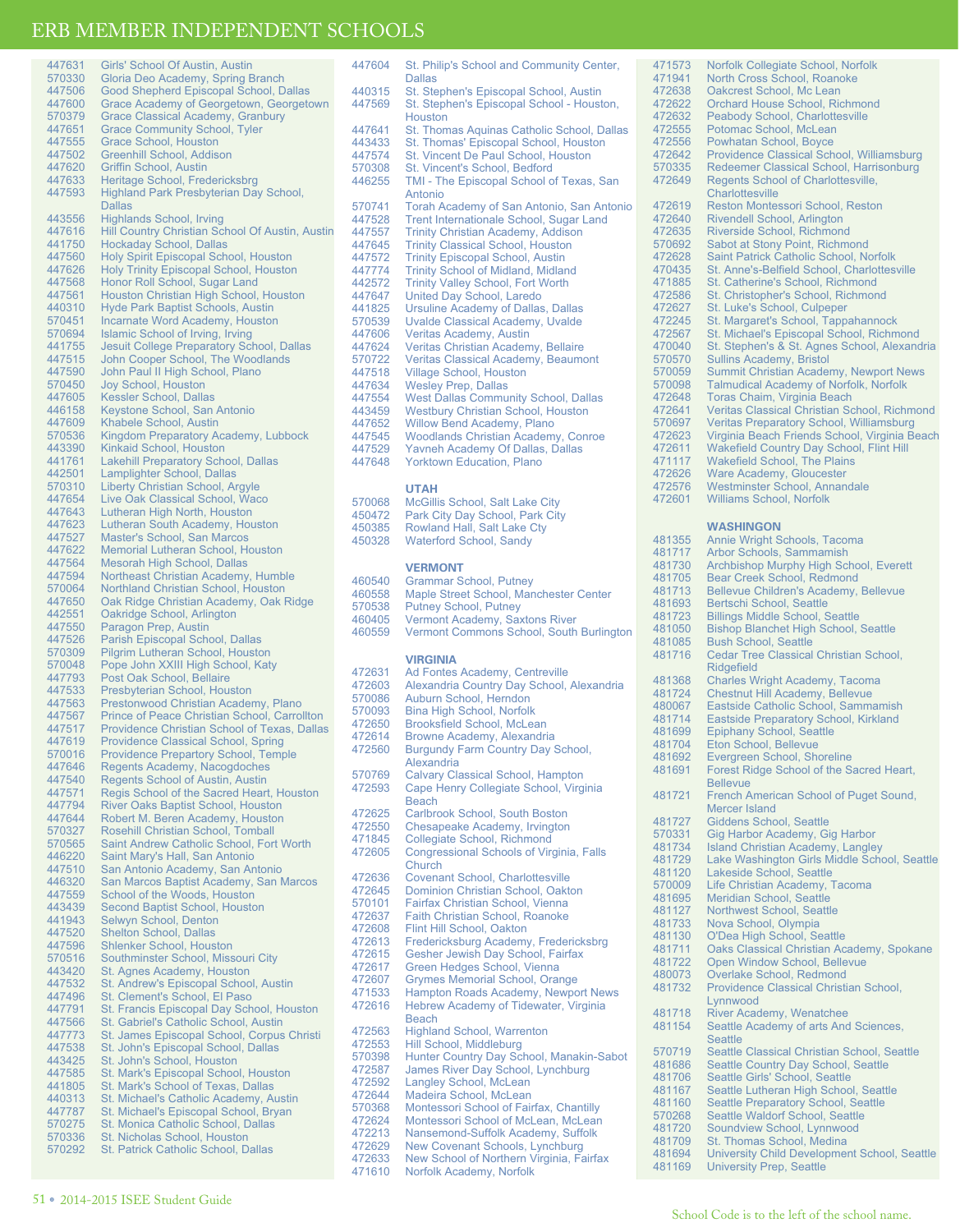870930 American School Foundation of Guadalajara,

**MEXICO**

| 481703<br>481719           | Villa Academy, Seattle<br><b>Westside School, Seattle</b>                                                                   | 694650                     | SMIC Private School, Pudong New Area,<br>Shanghai                                                         |
|----------------------------|-----------------------------------------------------------------------------------------------------------------------------|----------------------------|-----------------------------------------------------------------------------------------------------------|
|                            |                                                                                                                             | 570745                     | Soong Ching Ling School, Multicultural                                                                    |
| 570269<br>500283           | <b>WISCONSIN</b><br>Baldwin Christian School, Baldwin<br><b>Brookfield Academy, Brookfield</b>                              | 694560                     | Division, Shanghai<br>Tianjin International School, Tianjin                                               |
| 502591<br>502592<br>502637 | Madison Country Day School, Waunakee<br>Milwaukee Montessori School, Milwaukee<br>University School of Milwaukee, Milwaukee | 925800                     | <b>COLOMBIA</b><br>Columbus School, Medellin                                                              |
| 510601                     | <b>WYOMING</b><br>Journeys School of Teton Science Schools,<br><b>Jackson</b>                                               | 102101                     | <b>EL SALVADOR</b><br>American School of El Salvador, Miami                                               |
|                            |                                                                                                                             | 731270<br>731915           | <b>FRANCE</b><br>American School of Paris, St-Cloud<br>Lycee International- American Section, St          |
|                            | INTERNATIONAL SCHOOLS                                                                                                       | 570751                     | <b>Germain En Laye Cedex</b><br>Notre Dame International High School,<br>Verneuil-sur-Seine               |
|                            |                                                                                                                             |                            | <b>GHANA</b>                                                                                              |
|                            | <b>AUSTRIA</b>                                                                                                              | 570328                     | Association International School, Kendall<br>Park                                                         |
| 713080                     | American International School, Vienna<br><b>BAHAMAS</b>                                                                     | 854200                     | <b>GUATEMALA</b><br>American School of Guatemala, Miami                                                   |
| 800152                     | Lyford Cay International School, Lyford Cay,<br><b>Nassau</b>                                                               | 670751<br>670960           | <b>HONG KONG SAR CHINA</b><br>Chinese International School, Hong Kong<br>Hong Kong Academy, Sai Kung, New |
| 905530                     | <b>BOLIVIA</b><br>Santa Cruz Cooperative School, Santa Cruz                                                                 | 670885                     | <b>Territories</b><br>Hong Kong International School, Tai Tam                                             |
| 520230                     | <b>BOSNIA AND HERZEGOVINA</b><br>QSI International School of Sarajevo,<br>Sarajevo                                          | 570019<br>671901           | <b>INDIA</b><br>American Embassy School, New Delhi<br>American School of Bombay, Mumbai                   |
| 910130                     | <b>BRAZIL</b><br>International School Of Curitiba,<br>Curitiba-PR-CEP                                                       | 570752                     | <b>INDONESIA</b><br>Jakarta International School, Jakarta                                                 |
| 910750<br>910580           | Oblatos De Maria Imaculada, Sao Paulo<br>Pan American School of Bahia, Bahia                                                | 748240                     | <b>ITALY</b><br>American School Of Milan, Milan                                                           |
| 696620                     | <b>BULGARIA</b><br>American College of Sofia, Sofia                                                                         | 866651                     | <b>JAMAICA</b><br>Hillel Academy, Kingston                                                                |
| 612000                     | <b>BURKINA FASO</b><br>International School of Ouagadougou,<br>Washington                                                   | 680400<br>680160<br>570036 | <b>JAPAN</b><br>American School in Japan, Tokyo<br>Canadian Academy, Kobe<br>Hiroo Gakuen, Tokyo          |
| 826956<br>829970           | <b>CANADA</b><br><b>Crescent School, Toronto</b><br>Holy Trinity School, Ontario                                            | 680920<br>570514           | Hokkaido International School, Sapporo<br>International School of Asia, Karuizawa,<br>Minato-ku, Tokyo    |
| 826858<br>822880           | Royal St. George's College, Toronto<br>St. John's- Ravenscourt School, Winnipeg,<br>Man                                     | 680988                     | Nishimachi International School, Tokyo                                                                    |
| 826879                     | Upper Canada College, Toronto                                                                                               | 681070                     | <b>JORDAN</b><br>American Community School, Amman                                                         |
| 920100                     | <b>CHILE</b><br>International School Nido de Aguilas,<br>Santiago                                                           | 570449                     | <b>KOREA, REPUBLIC OF</b><br>Asia Pacific International School, Nowon-<br>Seoul                           |
|                            |                                                                                                                             | 570238<br>570099           | Chadwick International, Yeonsu-gu, Inch<br>Cheongna Dalton School, Incheon                                |
| 670950                     | <b>CHINA</b><br>Access International Academy Ningbo,                                                                        | 570423                     | Seoul International Christian Academy, S                                                                  |
| 694570                     | Ningbo Zhejia<br>American International School of Guangzhou,                                                                | 682495<br>682450           | YBM, Inc., Seoul<br>Yongsan International School Of Seoul,                                                |
| 670903                     | Guangzhou<br>Concordia International School Shanghai,                                                                       |                            | Seoul                                                                                                     |
| 670830<br>570413           | Jingiau Pudong, Shanghai<br>Dalian American International School, Dalian<br>Hangzhou Greentown Yuhua School,                | 570154                     | <b>KUWAIT</b><br>American Baccalaureate School, Abrag<br>Khaitan                                          |
| 670805                     | Hangzhou Zhejiang<br>International School of Beijing, Shunyi District,                                                      |                            |                                                                                                           |
| 694700<br>570311           | <b>Beijing</b><br>Leman International School, Chengdu<br>QSI International School of Chengdu,                               | 686170                     | <b>MALAYSIA</b><br>International School of Kuala Lumpur,<br><b>Ampang Selangor</b>                        |
| 694660                     | Homedale<br>QSI International School of Shekou,<br>Guangdong                                                                |                            | <b>MAURITANIA</b><br>570046 American International School of Nouakel                                      |

|                  |                                                                                    | 625175           | Rabat American School, Dpo                                               |
|------------------|------------------------------------------------------------------------------------|------------------|--------------------------------------------------------------------------|
|                  | <b>EL SALVADOR</b>                                                                 |                  |                                                                          |
| 102101           | American School of El Salvador, Miami                                              |                  | <b>PAKISTAN</b>                                                          |
|                  |                                                                                    | 690330           | Karachi American School, Karachi                                         |
| 731270           | <b>FRANCE</b><br>American School of Paris, St-Cloud                                | 570115           | Lahore American School, Lahore, Punja                                    |
| 731915           | Lycee International- American Section, St.                                         |                  |                                                                          |
|                  | <b>Germain En Laye Cedex</b>                                                       | 570728           | <b>PANAMA</b><br>Metropolitan School of Panama, Ciudad                   |
| 570751           | Notre Dame International High School,                                              |                  | Saber, Clayton                                                           |
|                  | Verneuil-sur-Seine                                                                 |                  |                                                                          |
|                  |                                                                                    |                  | <b>PHILIPPINES</b>                                                       |
| 570328           | <b>GHANA</b><br>Association International School, Kendall                          | 570713           | Cebu International School, Cebu                                          |
|                  | Park                                                                               |                  |                                                                          |
|                  |                                                                                    |                  | <b>PHILLIPPINES</b>                                                      |
|                  | <b>GUATEMALA</b>                                                                   | 705650           | Maria Montessori Foundation, Muntinlup                                   |
| 854200           | American School of Guatemala, Miami                                                |                  |                                                                          |
|                  |                                                                                    |                  | <b>PUERTO RICO</b>                                                       |
|                  | <b>HONG KONG SAR CHINA</b>                                                         | 543800<br>546750 | Academia Santa Maria Reina, Ponce<br>American Military Academy, Guaynabo |
| 670751           | Chinese International School, Hong Kong Sar                                        | 544400           | Colegio San Ignacio de Loyola, San Jua                                   |
| 670960           | Hong Kong Academy, Sai Kung, New<br><b>Territories</b>                             | 546770           | Commonwealth - Parkville School, San,                                    |
| 670885           | Hong Kong International School, Tai Tam                                            | 546725           | Tasis School In Dorado, Dorado                                           |
|                  |                                                                                    |                  |                                                                          |
|                  | <b>INDIA</b>                                                                       |                  | <b>SAUDI ARABIA</b>                                                      |
| 570019           | American Embassy School, New Delhi                                                 | 570764<br>570743 | Dhahran High School, Al-Khobar<br>ISG-Jubail School, Jubail              |
| 671901           | American School of Bombay, Mumbai                                                  | 683183           | Saudi Aramco Schools, Dhahran                                            |
|                  |                                                                                    |                  |                                                                          |
|                  | <b>INDONESIA</b>                                                                   |                  | <b>SPAIN</b>                                                             |
| 570752           | Jakarta International School, Jakarta                                              | 570015           | Shoreless Lake School, Totana, Murcia                                    |
|                  |                                                                                    |                  |                                                                          |
|                  | <b>ITALY</b>                                                                       |                  | <b>SWITZERLAND</b>                                                       |
| 748240           | American School Of Milan, Milan                                                    | 796820           | College du Leman International School,                                   |
|                  |                                                                                    | 796890           | Geneva                                                                   |
| 866651           | <b>JAMAICA</b><br>Hillel Academy, Kingston                                         |                  | Zurich International School, Wadenswil                                   |
|                  |                                                                                    |                  | <b>TAIWAN</b>                                                            |
|                  | <b>JAPAN</b>                                                                       | 570014           | American School in Taichung, Taichung                                    |
| 680400           | American School in Japan, Tokyo                                                    | 698000           | National Experimental High School, Taiv                                  |
| 680160           | Canadian Academy, Kobe                                                             | 698050           | <b>National Nanke International Experimen</b>                            |
| 570036           | Hiroo Gakuen, Tokyo                                                                |                  | High School, Tainan                                                      |
| 680920<br>570514 | Hokkaido International School, Sapporo<br>International School of Asia, Karuizawa, | 570415<br>694201 | Pacific American School, Hsinchu City<br>Taipei American School, Taipei  |
|                  | Minato-ku, Tokyo                                                                   | 694750           | Taipei Kuei Shan School, Taipei                                          |
| 680988           | Nishimachi International School, Tokyo                                             | 570410           | Taoyuan American School, Taoyuan                                         |
|                  |                                                                                    |                  |                                                                          |
|                  | <b>JORDAN</b>                                                                      |                  | <b>TRINIDAD AND TOBAGO</b>                                               |
| 681070           | American Community School, Amman                                                   | 792692           | International School of Port of Spain,                                   |
|                  |                                                                                    |                  | Westmoorings                                                             |
|                  | <b>KOREA, REPUBLIC OF</b>                                                          |                  | <b>TURKEY</b>                                                            |
| 570449           | Asia Pacific International School, Nowon-gu,<br>Seoul                              |                  | 696700 American Collegiate Institute/Sev Eleme                           |
| 570238           | Chadwick International, Yeonsu-gu, Incheon                                         |                  | School, Izmir                                                            |
| 570099           | Cheongna Dalton School, Incheon                                                    | 668560           | <b>Hisar Education Foundation, Istanbul</b>                              |
| 570423           | Seoul International Christian Academy, Seoul                                       | 696220           | Robert College, Istanbul                                                 |
| 682495<br>682450 | YBM, Inc., Seoul<br>Yongsan International School Of Seoul,                         |                  |                                                                          |
|                  | Seoul                                                                              |                  | <b>UNITED ARAB EMIRATES</b>                                              |
|                  |                                                                                    | 649200           | American Community School of Abu Dha<br>Abu Dhabi                        |
|                  | <b>KUWAIT</b>                                                                      | 649210           | American School of Dubai, Dubai                                          |
| 570154           | American Baccalaureate School, Abrag                                               | 570608           | Manor Hall International School, Al Ain,                                 |
|                  | Khaitan                                                                            |                  | <b>Dhabi</b>                                                             |
|                  |                                                                                    |                  |                                                                          |
|                  | <b>MALAYSIA</b>                                                                    |                  | <b>UNITED KINGDOM</b>                                                    |
| 686170           | International School of Kuala Lumpur,                                              | 724190           | <b>ACS Hillingdon International School,</b>                              |
|                  | <b>Ampang Selangor</b>                                                             | 724412           | <b>Middlesex</b><br>American School in London, London                    |
|                  |                                                                                    | 724736           | <b>Tasis England American School, Surrey</b>                             |
| 570046           | <b>MAURITANIA</b><br>American International School of Nouakchott,                  |                  |                                                                          |
|                  | <b>Dulles</b>                                                                      |                  |                                                                          |
|                  |                                                                                    |                  |                                                                          |
|                  |                                                                                    |                  |                                                                          |

| 870780<br>870955                                                   | Guadalajara, Jalisco<br>American School of Tampico, Tampico Tamul<br>Instituto San Roberto, Garza Garcia                                                                                                                                                                                                                  |
|--------------------------------------------------------------------|---------------------------------------------------------------------------------------------------------------------------------------------------------------------------------------------------------------------------------------------------------------------------------------------------------------------------|
| 625175                                                             | <b>MOROCCO</b><br>Rabat American School, Dpo                                                                                                                                                                                                                                                                              |
| 690330<br>570115                                                   | <b>PAKISTAN</b><br>Karachi American School, Karachi<br>Lahore American School, Lahore, Punjab                                                                                                                                                                                                                             |
| 570728                                                             | <b>PANAMA</b><br>Metropolitan School of Panama, Ciudad del<br>Saber, Clayton                                                                                                                                                                                                                                              |
| 570713                                                             | <b>PHILIPPINES</b><br>Cebu International School, Cebu                                                                                                                                                                                                                                                                     |
| 705650                                                             | <b>PHILLIPPINES</b><br>Maria Montessori Foundation, Muntinlupa City                                                                                                                                                                                                                                                       |
| 543800<br>546750<br>544400<br>546770<br>546725                     | <b>PUERTO RICO</b><br>Academia Santa Maria Reina, Ponce<br>American Military Academy, Guaynabo<br>Colegio San Ignacio de Loyola, San Juan<br>Commonwealth - Parkville School, San Juan<br>Tasis School In Dorado, Dorado                                                                                                  |
| 570764<br>570743<br>683183                                         | <b>SAUDI ARABIA</b><br>Dhahran High School, Al-Khobar<br>ISG-Jubail School, Jubail<br>Saudi Aramco Schools, Dhahran                                                                                                                                                                                                       |
| 570015                                                             | <b>SPAIN</b><br>Shoreless Lake School, Totana, Murcia                                                                                                                                                                                                                                                                     |
| 796820<br>796890                                                   | <b>SWITZERLAND</b><br>College du Leman International School,<br>Geneva<br>Zurich International School, Wadenswil                                                                                                                                                                                                          |
| 570014<br>698000<br>698050<br>570415<br>694201<br>694750<br>570410 | <b>TAIWAN</b><br>American School in Taichung, Taichung<br>National Experimental High School, Taiwan<br>National Nanke International Experimental<br>High School, Tainan<br>Pacific American School, Hsinchu City<br>Taipei American School, Taipei<br>Taipei Kuei Shan School, Taipei<br>Taoyuan American School, Taoyuan |
| 792692                                                             | <b>TRINIDAD AND TOBAGO</b><br>International School of Port of Spain,<br>Westmoorings                                                                                                                                                                                                                                      |
| 696700<br>668560<br>696220                                         | <b>TURKEY</b><br>American Collegiate Institute/Sev Elementary<br>School, Izmir<br><b>Hisar Education Foundation, Istanbul</b><br>Robert College, Istanbul                                                                                                                                                                 |
| 649200<br>649210<br>570608                                         | <b>UNITED ARAB EMIRATES</b><br>American Community School of Abu Dhabi,<br><b>Abu Dhabi</b><br>American School of Dubai, Dubai<br>Manor Hall International School, Al Ain, Abu<br><b>Dhabi</b>                                                                                                                             |
|                                                                    | <b>UNITED KINGDOM</b>                                                                                                                                                                                                                                                                                                     |